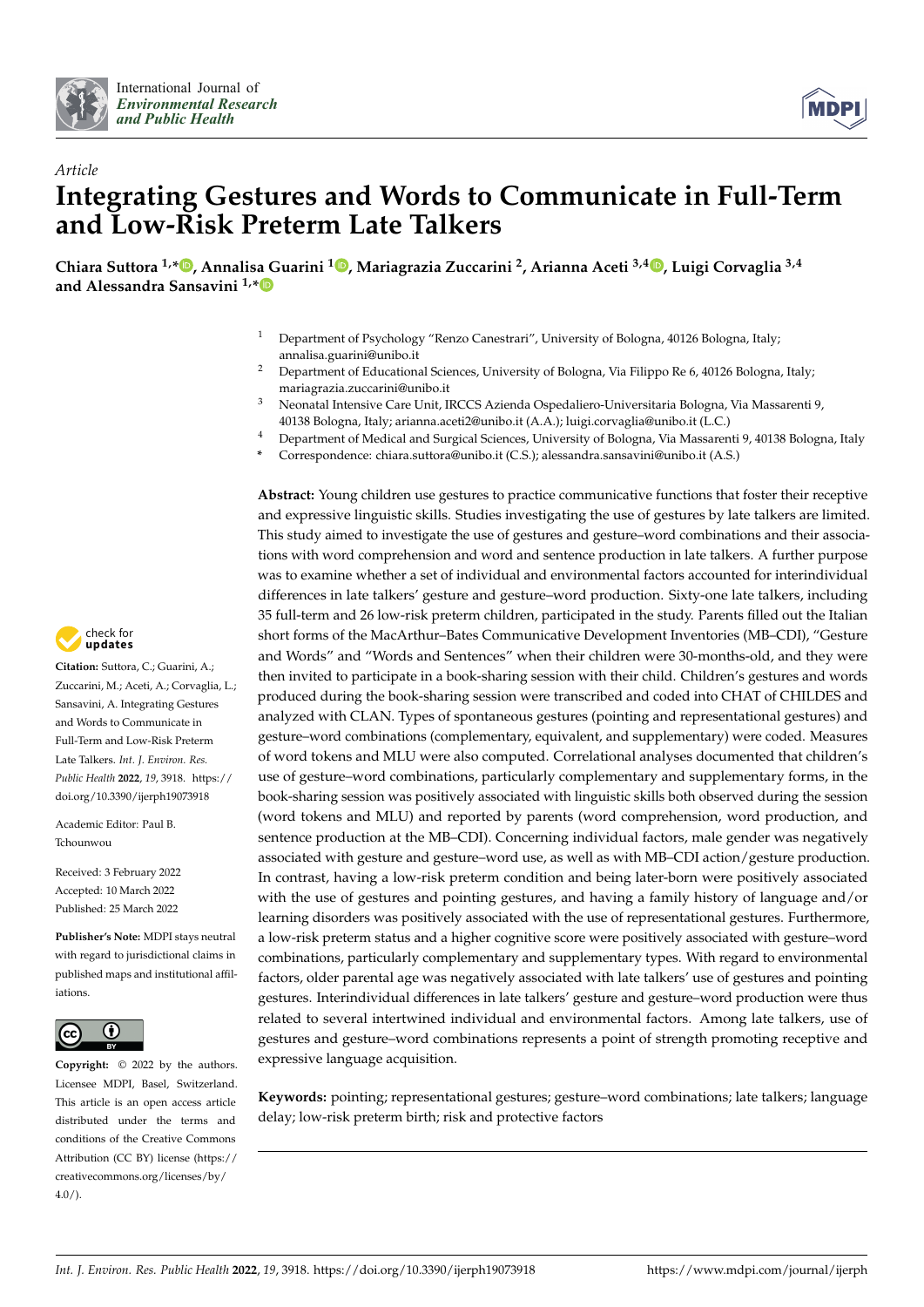# **1. Introduction**

## *1.1. Gestural Communication in Typical Development*

Before children become able to utter their first words to refer to people or objects in their proximal context, they start communicating through other expressive means, especially gestures. First emerging gestures, typically defined as deictic, are used by children with the intention to convey requests to communicative partners or to direct their attention to objects and events of interest. These functions were respectively addressed as proto-imperative and proto-declarative functions by Bates and colleagues [\[1\]](#page-18-0).

Among deictic gestures, pointing—i.e., the extension of the index finger toward a specific object or event [\[2\]](#page-18-1)—is certainly the most relevant, as an extensive amount of literature has shown. The use of pointing expands children's experiences and perspectives: by the use of pointing as a joint attention behavior, they can share their interests with other people, spending more time on social and verbal exchanges that are fundamental for language acquisition. In this direction, concurrent and predictive associations between pointing onset and use and children's linguistic competencies are well documented in the literature for children with typical [\[3,](#page-18-2)[4\]](#page-18-3) and atypical development [\[5](#page-18-4)[–9\]](#page-18-5).

After the emergence of deictic gestures, at approximately children's first birthday, other types of gestures appear in their communicative repertoires. Unlike early forms of gesturing, these brand-new gestures are symbolic as their referential meaning is independent of their context of use [\[10\]](#page-18-6). These gestures have been defined as symbolic, representational, or referential, and they can be distinguished into two sub-categories: (a) conventional gestures culturally defined (e.g., waving goodbye); and (b) iconic gestures that convey actions or attributes of the represented object or event (e.g., moving arms in the air to indicate a bird). With representational gestures (throughout the manuscript we are going to use the term "representational" to refer to this class of gestures), children begin to express symbolic meanings in a modality, the gestural, which is easier to master than the verbal, once the required cognitive competences are in place. Representational gestures are also associated with children's language development, with data showing that the use of such gestures correlates with the acquisition of receptive and expressive lexicon [\[4\]](#page-18-3), social lexicon [\[11\]](#page-18-7), and the onset of verbs six months later [\[12\]](#page-18-8).

A further stepping stone in the development of gestural communication is represented by the emergence of gesture–word combinations that allow children to express two pieces of information within the same utterance before the onset of two-word combinations. Literature indicated that gesture–word combinations "pave the way" for language development, predicting the onset of two-word combinations and the development of morphosyntactic skills, in terms of mean length of utterances (MLU) [\[9,](#page-18-5)[13–](#page-18-9)[15\]](#page-18-10).

### *1.2. Gestural Communication in Children with Language Delay*

Between the second and the third years of life, some children—with a prevalence comprised between 9% and 21%—show a delay in language development, as documented by studies conducted in Europe, Canada, Australia, and the US [\[16](#page-18-11)[–21\]](#page-18-12). These children are identified as late talkers. Between the ages of 18 and 35 months, they exhibit an expressive vocabulary at or below the 10th percentile with respect to standardized tools, as the MacArthur–Bates Communicative Development Inventory (MB–CDI) [\[22\]](#page-18-13) or the Language Development Survey (LDS) [\[23\]](#page-18-14), in the absence of neurological, sensory, cognitive, or socioemotional deficits. About two-thirds of late talkers, commonly referred to as late bloomers, will recover from this initial delay showing a catch-up in their linguistic developmental path after their third birthday [\[24\]](#page-18-15). About one third of late talkers, however, will show persistent difficulties in their linguistic abilities with cascading effects on later academic skills. Besides their limited expressive lexicon, late talkers also often exhibit weaknesses in other linguistic aspects, such as receptive vocabulary [\[25](#page-18-16)[,26\]](#page-18-17) and phonological and morphosyntactic skills [\[20](#page-18-18)[,27\]](#page-18-19).

Beyond the linguistic area, seminal works on late talkers focused their investigation on the association between language and cognition, specifically emphasizing the relationship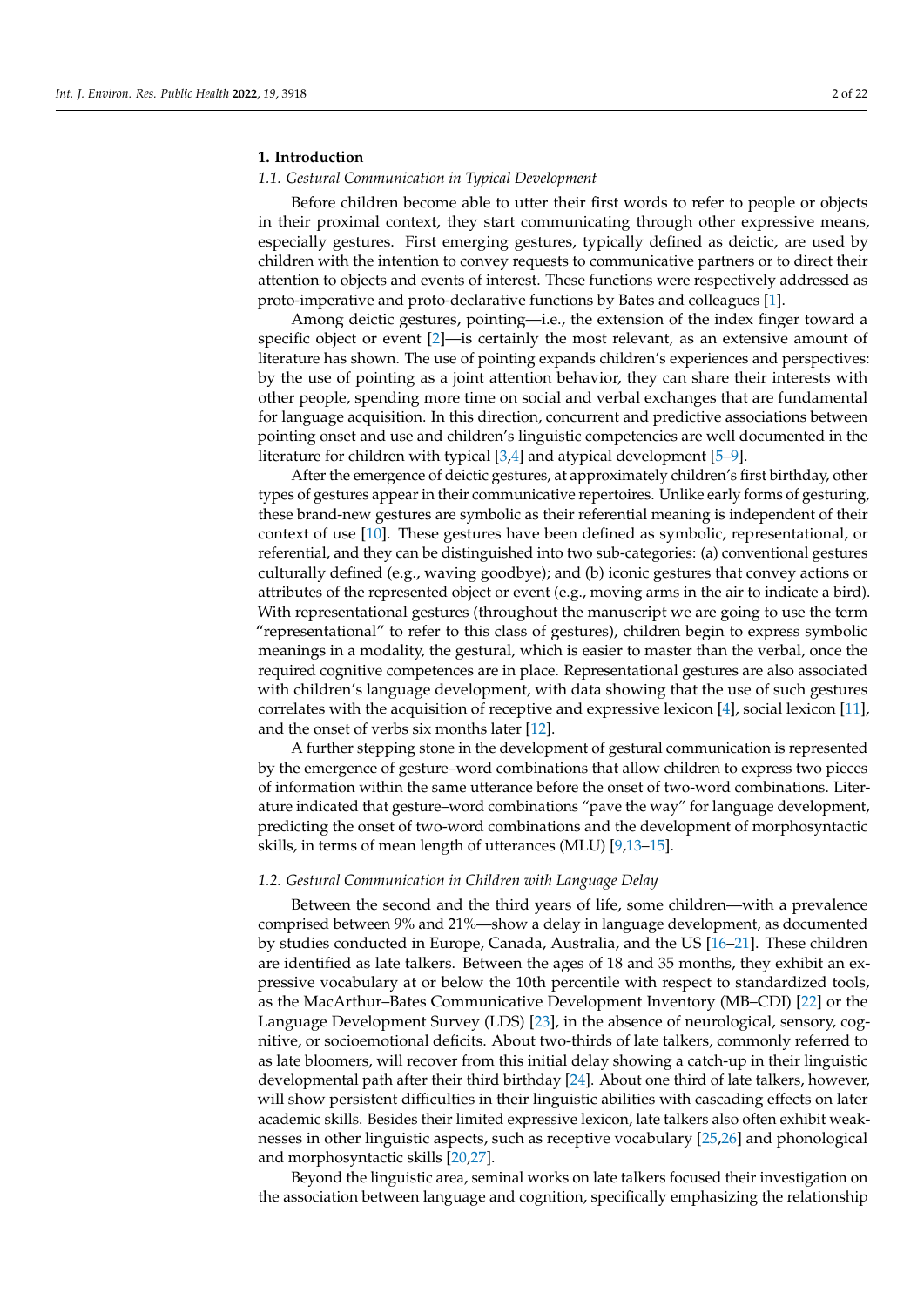between language and gestures. Research from Thal and collaborators [\[28](#page-18-20)[–31\]](#page-19-0) began to shed light on such a link, trying to comprehend whether late talkers' use of gestures was different from that exhibited by typically developing children. These works examined elicited and spontaneous gesture production in a small sample of late talkers from 18 to 28 months, further observed at a one-year follow-up. The primary hypothesis was that late talkers would have produced more communicative gestures to overcome their linguistic difficulties in the absence of cognitive fragilities. Their results showed that children with language delays did not exhibit a greater production of gestures than age-matched controls. However, by dividing their sample according to the results of their follow-up, Thal and colleagues noted late bloomers appeared to exhibit a greater use of communicative gestures, both deictic and representational, than truly delayed late talkers. In summary, children recovering from the early delay showed a compensatory use of communicative gestures, whereas children who kept on having language difficulties did not.

Apart from these early works, literature regarding late talkers' communicative gesture production is still limited, although there has been a renewed interest in this topic in the last decade. O'Neill et al. [\[32](#page-19-1)[,33\]](#page-19-2), following the studies of Thal et al. [\[29](#page-19-3)[,30\]](#page-19-4), investigated the use of communicative gestures in children with expressive delay and children with receptive/expressive delay and how this behavior was predictive of their later outcomes. At 2–3 years of age, compared with children with expressive delay only, children with both receptive and expressive delay showed a lower amount of communicative gestures—as assessed with the Communication and Symbolic Behavior Scales [\[34\]](#page-19-5)—and also difficulties in their level of symbolic comprehension. For all children, gesture production was related to receptive but not expressive language. Furthermore, gesture use at 2–3 years of age was predictive of children's expressive linguistic competencies at a follow-up when children were 4–5 years old [\[33\]](#page-19-2), a result corroborating the first findings of Thal et al. [\[29\]](#page-19-3). Recently, Lüke et al. [\[5\]](#page-18-4) also highlighted the strong predictive role of gesture—particularly pointing in the development of language delay. In their sample, children who did not exhibit finger pointing at 12 months were most likely to become late talkers at 2 years. Consistent with Lüke et al. [\[5\]](#page-18-4), Sansavini et al. [\[8\]](#page-18-21) reported that siblings with no diagnosis of autism spectrum disorder and preterm children with extremely low gestational age, who developed a language delay between the second and third year of life, compared to those who did not develop a language delay, showed an absence or lower rates of pointing at 18 months. Again, similar findings were achieved by Manwaring et al. [\[6\]](#page-18-22). They observed a scarce use of deictic and conventional gestures, assessed with the Communication and Symbolic Behavior Scales and during a naturalistic parent–child interaction, in children with language delay. In summary, most of the reviewed literature focused on the role of gestures, primarily pointing, in predicting the emergence of language delay in children belonging to the general population or to populations with risk conditions such as familiarity for language delay, familiarity for autism spectrum disorder, or preterm birth. Despite these relevant contributions, the gestural communicative repertoires of children with language delay have not been extensively described, especially after the age of 2 years, when the presence of a language delay is established. In addition, the literature reported only limited data regarding the onset and the use of gesture–word combinations in this population [\[35\]](#page-19-6), which is a relevant predictor of children's access to word combinations [\[13](#page-18-9)[–15\]](#page-18-10).

#### *1.3. Individual and Environmental Factors of Risk for Language Delay*

Several individual and environmental factors have been pointed out as potential predictors of language delay in children. Among the earlier, being male, having a family history of language or learning delay/disorder, or having neonatal risk conditions, such as being born preterm or with a low birthweight, represent significant risk factors for the emergence of an expressive language delay. As for the latter, economic, social, and educational family background—generally expressed by low socioeconomic status (SES) and/or low parental education—are relevant contributors to language delay [\[16,](#page-18-11)[17,](#page-18-23)[36](#page-19-7)[–42\]](#page-19-8). Children in poverty have fewer familiar resources and limited educational options than their peers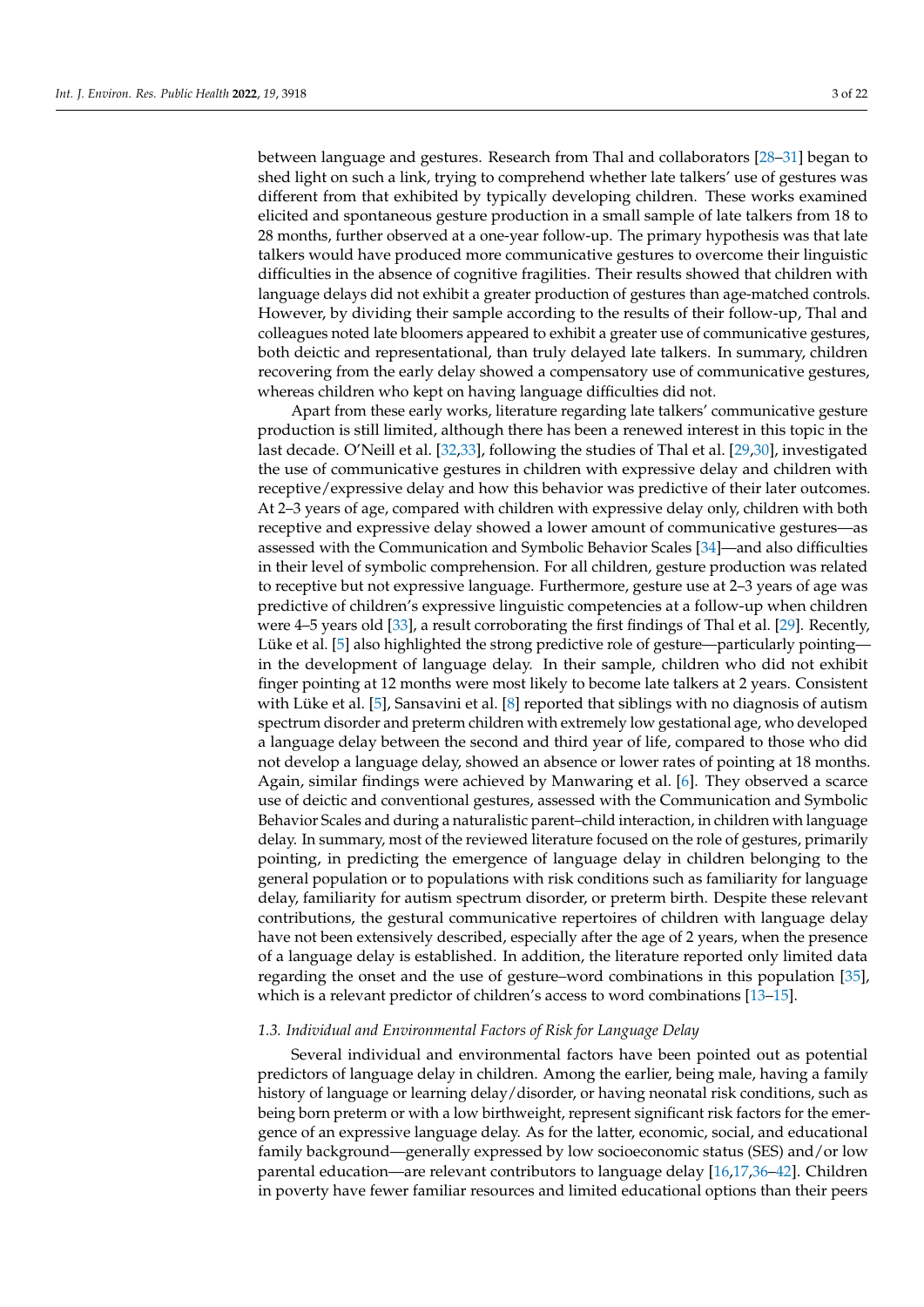living in middle and high SES contexts; these limited options can lead to fewer opportunities of interaction and the exposition to inadequate linguistic environments [\[43](#page-19-9)[–45\]](#page-19-10). At the same time, lower parental educational levels, which are often intertwined with economic and/or educational poverty, are associated with children being exposed to a lower amount and quality of talking, contributing to creating a less adequate environment for children's language development [\[43](#page-19-9)[,46\]](#page-19-11).

Besides the factors mentioned above, other variables caught the attention of researchers and clinicians who were trying to explain variability in children's early communicative and language development. Birth order is often considered a factor for the prediction of language development, with first-borns being depicted as having a slight advantage with respect to later-born children, although findings are mixed. On the one hand, firstborn children demonstrate stronger lexical and grammatical development than later-born children [\[17](#page-18-23)[,47](#page-19-12)[,48\]](#page-19-13). The first-born benefit seems to be related to the amount and the quality of time that first-time parents can dedicate to their children which, by contrast, is more limited when a household is composed of more than one child. On the other hand, other studies found that later-born children exhibit stronger social language skills, probably as a result of having older siblings playing the part of socialization agents in their interactive and communicative development [\[49](#page-19-14)[–52\]](#page-19-15).

Another variable that some studies have considered is maternal age. Literature focusing on the quality of caregiver–infant interaction [\[53](#page-19-16)[–55\]](#page-19-17) documented how early and late parenthood can represent a risk factor for maternal responsivity and sensitivity. Some studies revealed that very young and older maternal ages can be associated with a developmental language disorder, but findings are unclear about this association with the emergence of language delay before 3 years of age [\[17](#page-18-23)[,56](#page-19-18)[–59\]](#page-20-0). Finally, scholars have taken the relationship between children's cognitive and linguistic abilities into account. Sansavini et al. [\[20\]](#page-18-18) reported that children described as having a poor or a weak profile in their language development at 30 months showed lower cognitive scores than children with an average linguistic profile. Similarly, Desmarais et al. [\[60\]](#page-20-1), exploring the linguistic skills of a group of late talker children, identified a cluster of children with the weakest language abilities who also exhibited weak cognitive skills.

#### *1.4. Aims of the Study*

The present study aimed to investigate late talkers' use of gestures, gesture–word combinations and their associations with word comprehension and word and sentence production. Based on previous literature, we expected a frequent use of gestures in late talkers, compensating for their lexical delay. At the same time, we hypothesized significant associations between children's use of gesture and word comprehension, and between children's use of gesture–word combination and word and sentence production. In typically developing children, the use of word–gesture combination is indeed considered a bridge to word–word combination [\[14\]](#page-18-24). A further aim of the study was to examine which individual and environmental variables, among those known to be related to language development, predicted late talkers' use of gestures and gesture–word combinations. We expected both individual and environmental factors, such as male gender, birth condition, birth order, family history of language and/or learning disorders, and parental age and education, to play a role for gesture and gesture–word combination development similar to that shown for language development [\[4,](#page-18-3)[16,](#page-18-11)[17](#page-18-23)[,61\]](#page-20-2).

#### **2. Material and Methods**

#### *2.1. Participants*

Participants were recruited within a screening project (for details about the screening, see Sansavini et al., 2021 [\[20\]](#page-18-18)) conducted on language development of children born at the Sant'Orsola-Malpighi Hospital of the University of Bologna. The screening involved 200 participants, 100 born preterm and 100 full-term, that were recruited according to the following criteria: (a) being monolingual or mainly exposed (>65% of daily exposure) to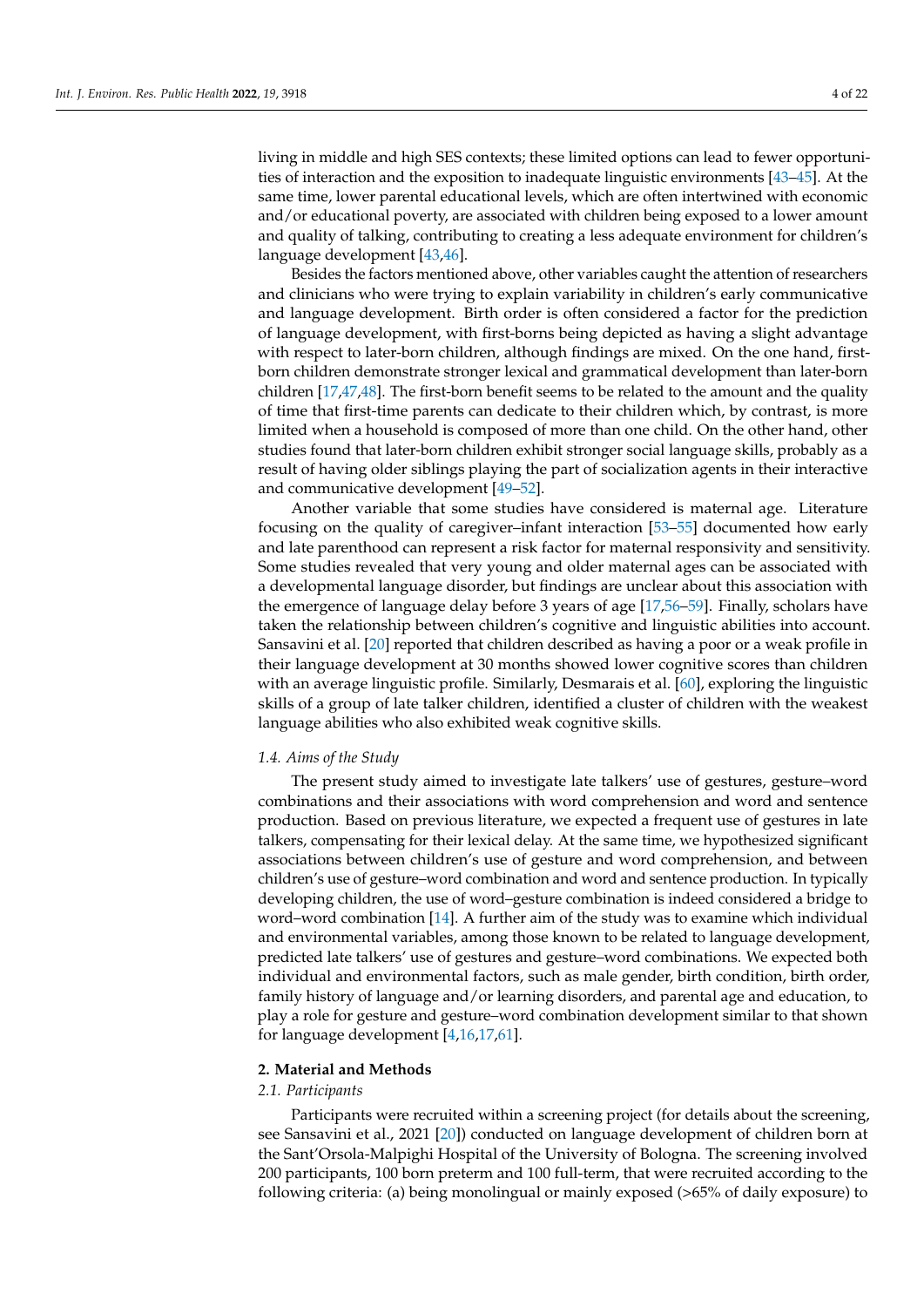the Italian language from birth onward; (b) being born full-term (i.e., with a gestational age  $\geq$  37 weeks) or low-risk preterm (i.e., with a gestational age < 37 weeks and lack of severe perinatal complications); and (c) not having a major cerebral damage and/or congenital malformations, visual, hearing, or motor impairments, or severe cognitive deficits (identified by a Bayley-III composite cognitive score < 70). Out of the 200 participants screened, 61 children identified as late talkers with the procedure specified in Section [2.3](#page-5-0) participated in the present study.

Table [1](#page-4-0) includes the biological, medical, and socio-demographic characteristics of late talker children and their parents. Out of 61 late talkers, 35 (57.4%) were born full-term and 26 (42.6%) low-risk preterm (see Appendix [A](#page-15-0) Table [A1](#page-15-1) for the biological, medical, and sociodemographic characteristics of full-term and low-risk preterm children, respectively). The children's Bayley composite cognitive scores are also reported in Table [1](#page-4-0) and Appendix [A](#page-15-0) (the test is described in the Tools paragraph). Socio-demographic characteristics were obtained by administering an ad-hoc questionnaire to parents, whereas biological and medical information were retrieved from the infants' birth and medical history database of Sant'Orsola-Malpighi Hospital of the University of Bologna.

<span id="page-4-0"></span>**Table 1.** Biological, clinical, and socio-demographic characteristics of late talker children and their parents.

|                                                                  | M/n     | SD/%   |  |
|------------------------------------------------------------------|---------|--------|--|
| Children's Characteristics                                       |         |        |  |
| Birth status (low-risk preterm), n, %                            | 26      | 42.6   |  |
| Gestational Age (weeks), Mean, SD                                | 37.04   | 3.17   |  |
| Birthweight (grams), Mean, SD                                    | 2740.38 | 843.49 |  |
| Length of Stay in Hospital (days), Mean, SD                      | 10.72   | 25.00  |  |
| Gender (male), n, %                                              | 41      | 67.2   |  |
| Birth order $a$ (later-born), $n, \%$                            | 31      | 50.8   |  |
| Twins, $n, \%$                                                   | 15      | 24.6   |  |
| Otitis Media, n, %                                               | 3       | 4.9    |  |
| Family History of Language and/or Learning<br>Disorders, $n$ , % | 11      | 18.0   |  |
| Nursery School Attendance, n, %                                  | 44      | 72.1   |  |
| Other Parental Input Besides Italian, n, %                       | 8       | 13.1   |  |
| <b>Bayley Composite Cognitive Score</b>                          | 88.03   | 9.67   |  |
| Parents' Characteristics                                         |         |        |  |
| Mother's Age <sup>b</sup> (years), Mean, SD                      | 38.62   | 5.48   |  |
| Father's Age <sup>c</sup> (years), Mean, SD                      | 40.87   | 5.79   |  |
| Parental Age <sup>b</sup> (years), Mean, SD                      | 39.72   | 5.27   |  |
| Mothers with High Educational Level (>13 years), n, %            | 38      | 62.3   |  |
| Fathers with High Educational Level (>13 years), $n$ , %         | 25      | 41.0   |  |
| Mother's Nationality (Italian), n, %                             | 55      | 90.0   |  |
| Father's Nationality (Italian), n, %                             | 55      | 90.0   |  |

Note. <sup>a</sup> Of the later-borns, 87% were second-borns and 13% were third-borns. <sup>b</sup> Missing data *n* = 1. <sup>c</sup> Missing data *n* = 8.

## *2.2. Tools*

# 2.2.1. MacArthur–Bates Communicative Development Inventories

The short forms of the Italian versions of the "Gesture and Words" and "Words and Sentences" MB–CDI [\[62\]](#page-20-3) were employed. The first part of the "Gestures and Words" form,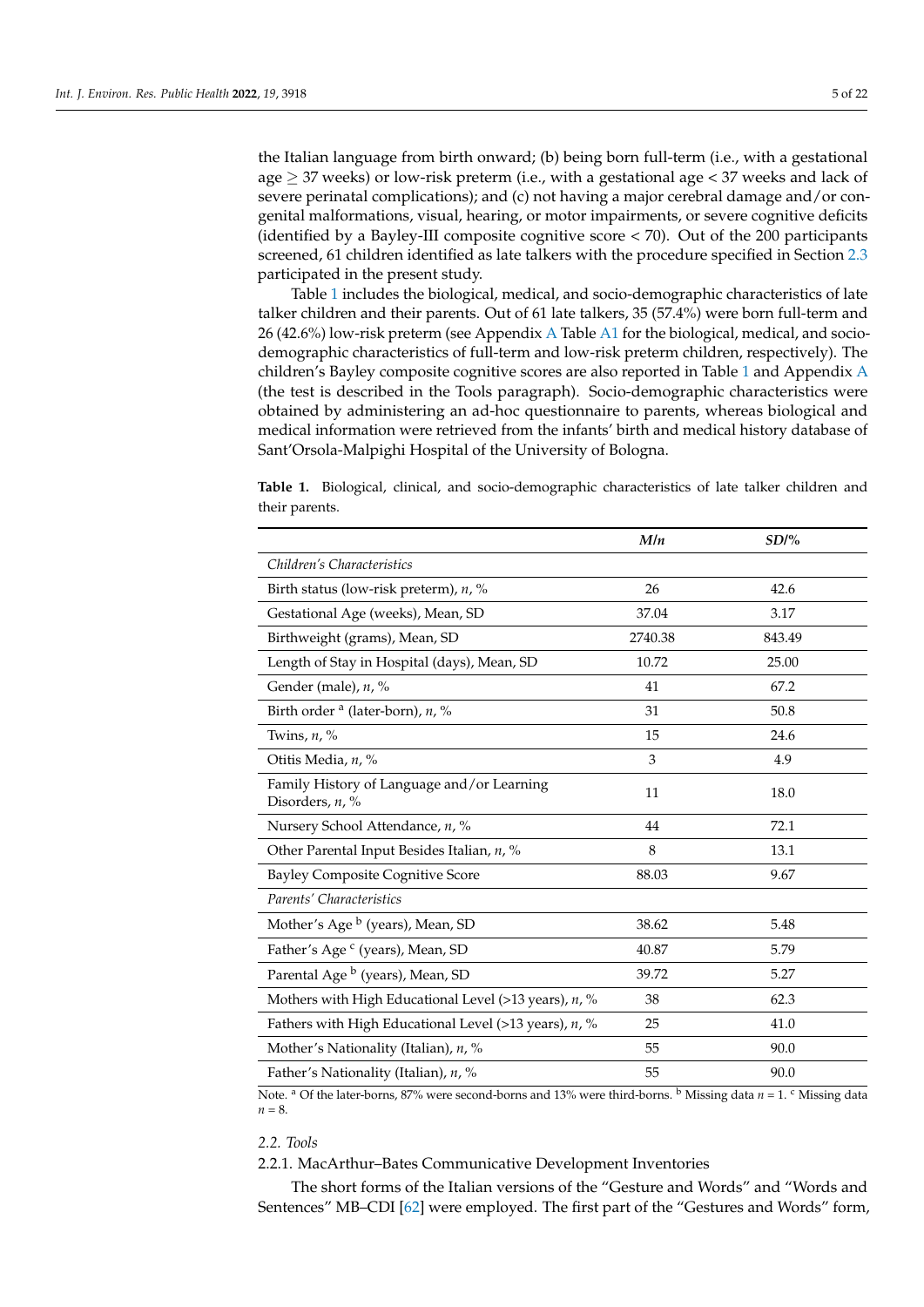consisting of a 100-word list, was used to assess each child's word comprehension. Parents were asked to check the words their child understood; a score of 1 was given for each item checked. Word comprehension (i.e., the total number of words understood) was computed. The second part, including a list of 18 gesture/action production items, was used to assess each child's use of gestures and symbolic actions. Parents were asked to check the gestures/actions their child produced; a score of 1 was given for each item checked. Gesture/action production (i.e., the total number of gestures/actions produced) was computed. Typically, the "Gestures and Words" form is used with children aged 8 to 24 months, but as late talkers could present with receptive and gestural delays, this form was administered to assess these competences, as done in a previous study on 30-monthold children [\[20\]](#page-18-18). The first part of the "Words and Sentences" form, including a list of 100 words, was used to assess word production. Parents were asked to indicate if their child spontaneously produced each word. A score of 1 was given for each item checked. Word production (i.e., the total number of words produced) was computed. The second part, including 12 pairs of sentences that each consisted of an incomplete and a complete sentence, was used to assess sentence production. For each pair of sentences, parents were asked to check the sentence that best represented their child's sentence production. A score of 1 was given for each item checked. Sentence production (i.e., the total number of sentences produced) was computed.

#### 2.2.2. Bayley Scales of Infant and Toddler Development

The Bayley Scales of Infant and Toddler Development, Third Edition (BSID-III) [\[63,](#page-20-4)[64\]](#page-20-5) was used to assess children's cognitive level and to ascertain that children had a composite cognitive score  $\geq$  70. The Bayley-III Scales are a valid and widely used tool for research and for clinical practice with satisfactory reliability and validity values [\[63\]](#page-20-4).

#### <span id="page-5-0"></span>*2.3. Procedure*

Parents were asked to fill out the short forms of the Italian versions of the MacArthur– Bates Communicative Development Inventories (MB–CDI), "Gesture and Words" and "Words and Sentences"  $[62]$ . Children were identified as late talkers if their expressive vocabulary fell at or below the 10th percentile with respect to the data of the Italian population [\[65\]](#page-20-6). After the screening, when children were near the age of 31 months (*M* = 31.74, *SD* = 1.51), they were invited to the Developmental Psychology Lab at the University of Bologna to assess their cognitive and linguistic skills directly. For preterm children, age was corrected (i.e., calculated from the expected date of birth, assuming 40 weeks of gestation) in order to consider their level of neurobiological maturation as done in previous studies [\[38\]](#page-19-19). At the assessment, full-term children's mean chronological age was 31.01 months (*SD* = 1.13), low-risk preterm children's mean corrected age was 31.28 months  $(SD = 0.99)$  with a mean chronological age of 32.71 months  $(SD = 1.13)$ . There was no significant difference between preterm children's corrected age and the chronological age of full-term children,  $t$  (59) =  $-0.87$ ,  $p$  = 0.38. To exclude any cognitive delay, children's cognitive skills were assessed through the Bayley Scales of Infant and Toddler Development, Third Edition (BSID-III) [\[63\]](#page-20-4).

Children were also invited to a book-sharing reading session with one of their parents (usually the mother, except for three full-term children who were observed with their fathers). The session was video-recorded and lasted approximately 10 min (*M* = 9.78, *SD* = 1.61). The dyads were free to interact by sharing two books ("L'elefante pittore" [The elephant painter] and "Anna va alla scuola materna" [Anna goes to kindergarden]) selected according to participants' age and linguistic skills.

The study was approved by the Bologna Health Authority's Independent Ethics Committee (approval numbers: EM 194-2017\_ and EM 193-2018\_76/2013/U/Sper/AOUBo). All parents of eligible children were informed about the investigation and asked to fill in the informed written consent for participation in the study, data analysis, and data publication.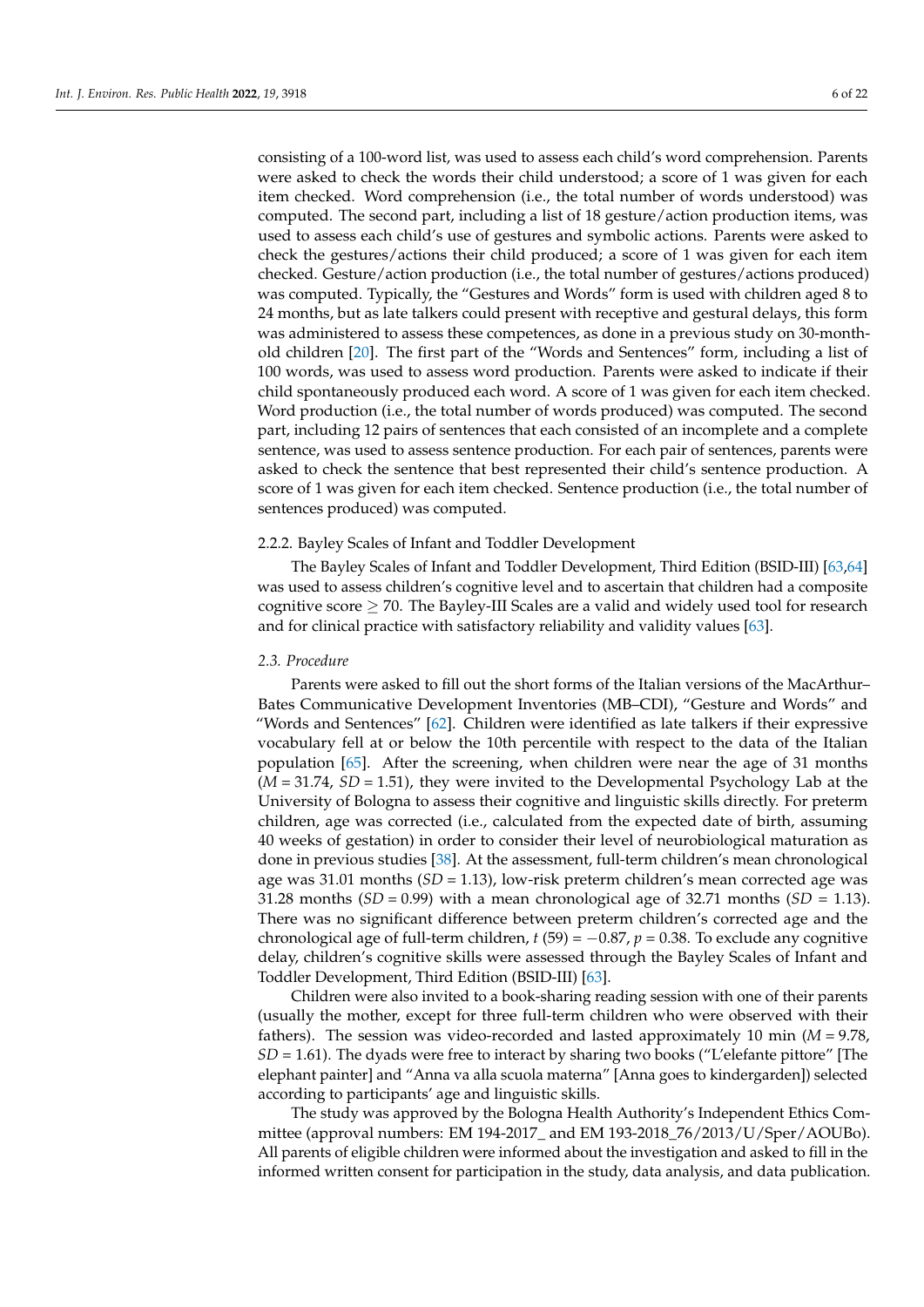## *2.4. Coding and Measures*

Coding of Children's Spontaneous Gestural and Verbal Production

Children's spontaneous communicative gesture and word production were observed during a parent–child shared book reading session. They were transcribed and coded into the CHAT format of the Child Language Data Exchange System (CHILDES) and analyzed with CLAN software [\[66\]](#page-20-7). A gesture was defined as communicative if it was used with the aim of getting the partner's attention or interest [\[67\]](#page-20-8). Gestures were classified into the following categories [\[9](#page-18-5)[,12](#page-18-8)[,68](#page-20-9)[–70\]](#page-20-10):

- (a) Pointing gesture: clear extension of the index finger toward a proximal or distal object, picture, person, or event for the purpose of identifying a referent in a given context and sharing attention on it with the partner (declarative function). Other deictic gestures (i.e., showing, giving, and requesting/reaching) were not coded as their production was limited in a book-sharing context and, in the case of requesting/reaching, the declarative function was lacking.
- (b) Representational gestures: this category includes both conventional and iconic gestures. Conventional gestures refer to culturally-based gestures produced and understood by all members of a given cultural group (e.g., waving goodbye, nodding, etc.). Iconic gestures represent the form or function of an object, an action, or an event (e.g., waving the arms to indicate a bird or a plane).

The observer further noted whether gestures were co-temporally accompanied by word production. Words and gestures that were produced simultaneously were classified as gesture–word combinations and were further divided into the following categories [\[13](#page-18-9)[–15](#page-18-10)[,71\]](#page-20-11): (a) complementary combinations in which the gesture identifies the referent and the word labels it (e.g., the child points at a picture of a dog in the book saying "doggy"; the child points at an image in the book saying "look"); (b) equivalent combinations in which the gesture and the word convey the same referent (e.g., the child nods and says "yes"; the child pretends to wash his hands and says "wash"); and (c) supplementary combinations in which the gesture and the word convey two different referents (e.g., the child nods and says "ball"; the child shakes his head no and says "small").

As regards children's lexical productivity, the number of word tokens (including nouns, verbs, adjectives, function words, and yes/no tokens) were computed after excluding children's interjections and repetitions of parents' speech. To assess children's grammatical complexity, the mean length of utterances (MLU) was calculated based on the utterances produced during the book-sharing session; for four full-term children not showing any word production, MLU could not be computed.

The frequencies per 10 min of total gestures, pointing gestures, representational gestures, gesture–word combinations and their types (complementary, equivalent, and supplementary), and word tokens were computed for each participant.

#### *2.5. Reliability*

A second independent observer (i.e., the first author of this paper) coded 29% of the sessions to assess interobserver reliability. Regarding the coding of communicative gestures, the percentage of agreement between observers was 85%. The observers' agreement on pointing and representational gestures corresponded to a Cohen's Kappa of 0.98; on types of gesture–word combinations (complementary, equivalent, and supplementary) to a Cohen's Kappa of 0.86. On the whole, reliability resulted high. With regard to children's linguistic outcomes in terms of the frequency of word tokens and MLU, interrater agreement was achieved by calculating the intraclass correlation coefficients (ICC), with ICCs > 0.98.

#### *2.6. Statistical Analyses*

Before addressing our aims, we checked the distribution of the study's variables for normality. As Kolmogorov–Smirnov and Shapiro–Wilk tests indicated that most variables were not normally distributed ( $p < 0.01$ ), a rank transformation was applied to overcome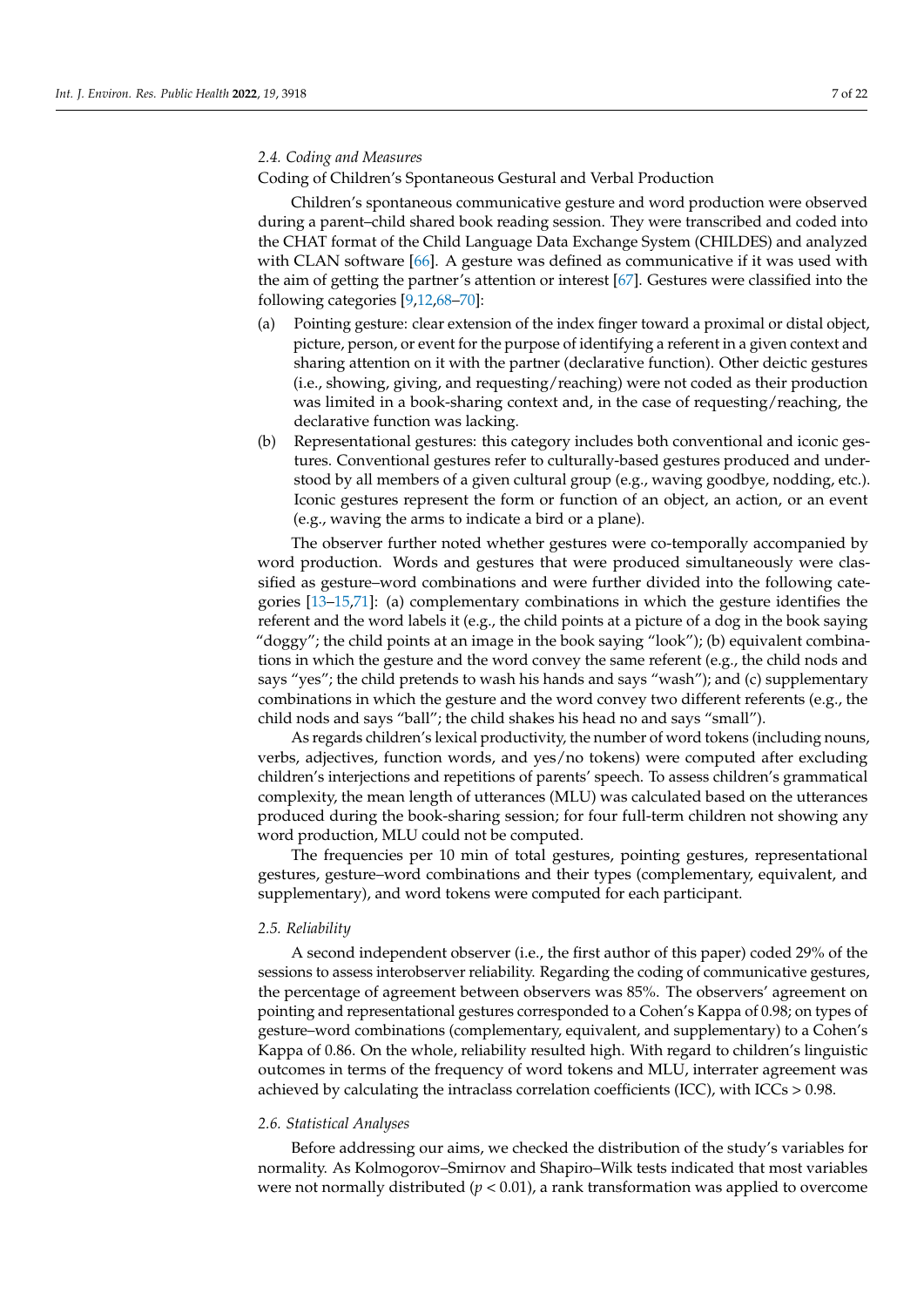this issue. Data analyses were performed with IBM SPSS Statistics 27 (Armonk, NY, USA), using a bilateral test with *p* set at <0.05.

For the first aim, the mean and standard deviation of variables were reported to describe late talkers' gestures, gesture–word combinations, word tokens, and MLU during the book-sharing session. In addition, descriptive data concerning late talkers' gesture/action production and word comprehension reported at the MB–CDI "Gestures and Words" short form, and word production and sentence production reported at the MB–CDI "Words and Sentences" short form were reported. Correlational analyses were carried out among measures regarding children's use of gestures and gesture–word combinations (i.e., children's communicative gestures, gesture–word combinations and their types, and MB–CDI gesture/action production) and lexical and grammatical measures as observed during the book-sharing session and reported at the MB–CDI (i.e., word tokens, MLU, word comprehension, word production, and sentence production).

The second set of correlations was conducted to preliminarily assess the associations between children's gestural measures and a group of individual and environmental factors that were hypothesized to predict children's use of gestures and gesture–word combinations. In these analyses birth status, gender, family history of language and/or learning disorders, birth order, parental age and education, and cognitive score were included as predictors. Children's chronological age was also included in order to control for it. Individual and environmental variables showing significant associations with measures of children's gesture and gesture–word combination were then considered in a set of stepwise linear regressions.

# **3. Results**

## *3.1. Descriptive Analyses*

Descriptive analyses reported in Table [2](#page-7-0) indicated that children, during the 10-min book-sharing session, produced a mean of 36.51 communicative gestures with a greater amount of pointing gestures with respect to representational gestures. Mean gesture–word combinations were 7.29 in the 10-min session; complementary combinations were the most common followed by a small amount of equivalent and supplementary combinations. Children produced on average almost 22.68 word tokens, showing a mean MLU of 1.09 words.

*M SD* **Range** Total gestures 36.51 23.03 0–98.84 Pointing gestures 28.63 21.37 0–98.84 Representational gestures 7.89 9.09 0–36.91 Total gesture–word combinations  $7.29$  8.15 0–33.93 Complementary 5.17 6.66 0–26.17 Equivalent 1.11 2.14 0–12.96 Supplementary 0.99 1.80 0–7.75 Word tokens 22.68 21.81 0–79.94<br>MLU 1.09 0.12 1–1.42 MLU 1.09 0.12 1–1.42

<span id="page-7-0"></span>**Table 2.** Descriptive statistics of late talkers' gestures, gesture–word combinations, word tokens, and MLU, during the 10-min parent–child book-sharing interaction.

Descriptive statistics for children's scores obtained with the administration of the MB–CDI Gestures and Words Short Form and the Words and Sentences Short Form are summarized in Table [3.](#page-8-0) Children produced a mean of 15.18 actions/gestures over a total of 18 items, and they exhibited a mean of 87.57 in word comprehension and 18.49 in word production over a total of 100 items. Regarding sentence production, children showed a mean of 2.84 sentences.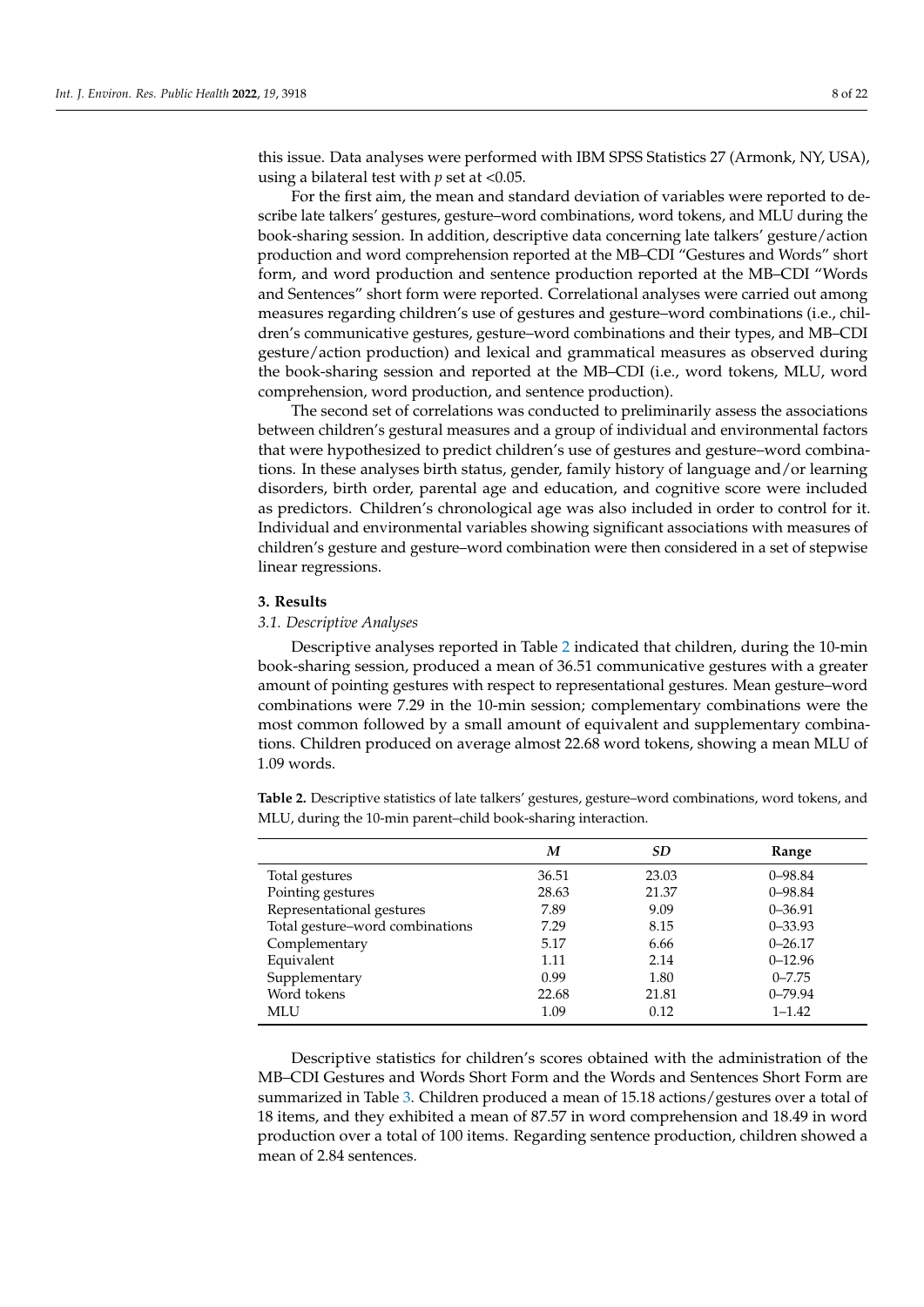| <b>MB-CDI Scores</b>      | М     | SD    | Range          |
|---------------------------|-------|-------|----------------|
| Gesture/action production | 15.18 | 2.64  | 7.00–18.00     |
| Word comprehension        | 87.57 | 15.56 | 26.00-100.00   |
| Word production           | 18.49 | 12.67 | $2.00 - 40.00$ |
| Sentence production       | 2.84  | 4.00  | $0.00 - 12.00$ |

<span id="page-8-0"></span>**Table 3.** Descriptive statistics of late talkers' gesture/action production and word comprehension (MB–CDI Gestures and Words Short Form) and word and sentence production (MB–CDI Words and Sentences Short Form).

*3.2. Relationship between Gesture Use and Lexical and Grammatical Abilities in Children with Language Delay*

Table [4](#page-8-1) reports the intercorrelation coefficients between the study's main variables. The results showed that total gesture–word combinations, as well as complementary and supplementary combinations, were positively associated with children's lexical and grammatical abilities—in particular with word tokens and MLU produced during the 10-min book-sharing session, and word production and sentence production reported at the MB–CDI. Equivalent combinations were positively associated with word tokens. Supplementary combinations were also positively associated with word comprehension reported at the MB–CDI. Finally, gesture/action production reported at the MB–CDI was positively associated with word comprehension reported at the MB–CDI.

<span id="page-8-1"></span>**Table 4.** Pearson's correlation coefficients among children's gestural, lexical, and grammatical variables.

|                                    | <b>Word Tokens</b> | <b>MLU</b> | Word<br>Comprehension <sup>a</sup> | Word<br>Production <sup>a</sup> | <b>Sentence</b><br>Production <sup>a</sup> |
|------------------------------------|--------------------|------------|------------------------------------|---------------------------------|--------------------------------------------|
| Total gestures                     | 0.239              | 0.047      | 0.172                              | 0.138                           | 0.072                                      |
| Pointing gestures                  | 0.240              | 0.101      | 0.111                              | 0.135                           | 0.097                                      |
| Representational gestures          | 0.076              | $-0.068$   | 0.143                              | 0.030                           | 0.049                                      |
| Total gesture-word<br>combinations | $0.800**$          | $0.603**$  | 0.216                              | $0.343**$                       | $0.337**$                                  |
| Complementary<br>combinations      | $0.651**$          | $0.566**$  | 0.154                              | $0.376**$                       | $0.342**$                                  |
| Equivalent combinations            | $0.429**$          | 0.105      | 0.017                              | $-0.113$                        | $-0.101$                                   |
| Supplementary<br>combinations      | $0.468**$          | $0.384**$  | $0.421**$                          | $0.440**$                       | $0.425**$                                  |
| Gesture/action<br>production b     | 0.098              | 0.022      | $0.289*$                           | 0.141                           | 0.017                                      |

\*\* *p <* 0.01; \* *p <* 0.05. **<sup>a</sup>** MB–CDI Words and Sentences Short Form; **<sup>b</sup>** MB–CDI Gesture and Words Short Form.

## *3.3. Individual and Environmental Factors Predicting Variability in the Use of Gestures and Gesture–Word Combinations*

The results of preliminary correlations aimed at investigating the associations between measures of late talkers' gestures and gesture–word combinations and the individual and environmental variables supposed to impact such abilities are reported in Appendix [A](#page-15-0) Table [A2.](#page-17-0) As maternal and paternal education did not show significant correlations with any communicative behavior, they were excluded as possible predictors from regression analyses. With regard to maternal and paternal age, as both variables were similarly associated with children's use of gestures and pointing gestures, the mean of these two variables was included in the regression models (i.e., parental age).

Table [5](#page-9-0) reports the results of multiple regressions performed to assess the contribution of individual and environmental factors in explaining children's variability in the use of gestures and gesture–word combinations. Birth status, gender, birth order, family history of language and learning delays, cognitive score, and chronological age were included as individual factors; mean parental age was considered as an environmental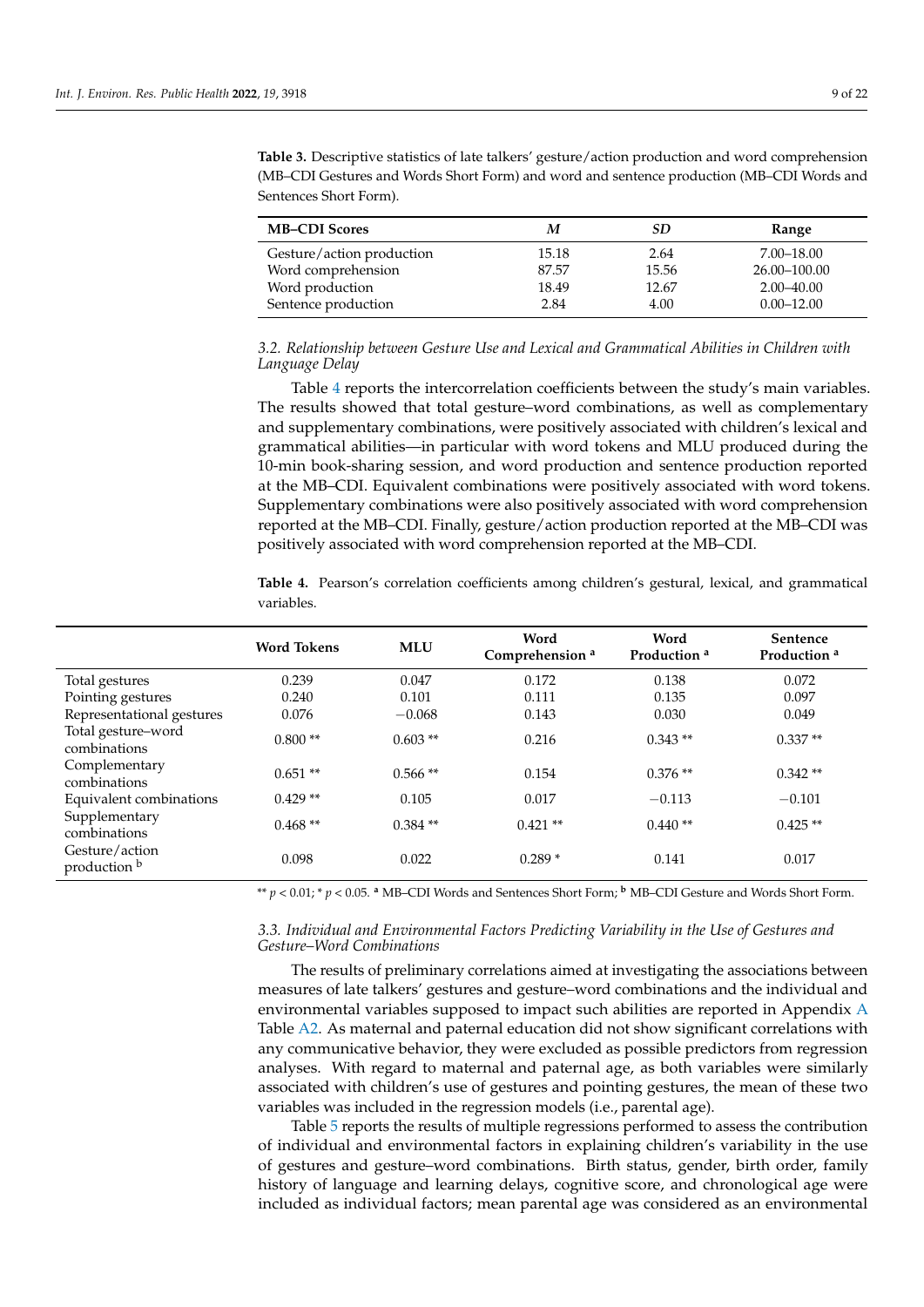factor in the models. Results showed that total gestures were positively predicted by being low-risk preterm and later-born, whereas negatively predicted by being male and having older parents. Similarly, pointing gestures were positively predicted by being low-risk preterm and later-born, whereas negatively predicted by having older parents. Representational gestures were positively predicted by a family history of language and learning disorders. Gesture–word combinations were positively predicted by being lowrisk preterm. Specifically, complementary combinations, were positively predicted by being low-risk preterm, whereas negatively predicted by male gender. Supplementary combinations were positively predicted by being low-risk preterm and having a higher cognitive score. Finally, gesture/action production, as assessed by the MB–CDI, was negatively predicted by male gender.

<span id="page-9-0"></span>**Table 5.** Results of multiple linear regression analyses on late talkers' use of gestures and gesture– word combinations in the book-sharing session and gesture/action production reported at the MB–CDI.

| Dependent<br><b>Variables</b>         | Predictors                         | Standardized $\beta$ | t       | $\boldsymbol{p}$ | Adj. $R^2$ | F(df)        | $\boldsymbol{p}$ |
|---------------------------------------|------------------------------------|----------------------|---------|------------------|------------|--------------|------------------|
| Total gestures                        |                                    |                      |         |                  | 0.28       | 6.66(4, 55)  | < 0.001          |
|                                       | Birth status (low-risk<br>preterm) | 0.29                 | 2.52    | 0.015            |            |              |                  |
|                                       | Gender (male)                      | $-0.26$              | $-2.31$ | 0.025            |            |              |                  |
|                                       | Birth order (later-born)           | 0.27                 | 2.42    | 0.019            |            |              |                  |
|                                       | Parental age                       | $-0.46$              | $-3.95$ | < 0.001          |            |              |                  |
| Pointing gestures                     |                                    |                      |         |                  | 0.19       | 5.76(3, 56)  | 0.002            |
|                                       | Birth status (low-risk<br>preterm) | 0.29                 | 2.42    | 0.019            |            |              |                  |
|                                       | Birth order (later-born)           | 0.27                 | 2.31    | 0.024            |            |              |                  |
|                                       | Parental age                       | $-0.41$              | $-3.40$ | 0.001            |            |              |                  |
| Representational<br>gestures          |                                    |                      |         |                  | 0.07       | 5.65(1, 58)  | 0.021            |
|                                       | Family history of LLD              | 0.30                 | 2.38    | 0.021            |            |              |                  |
| Total<br>Gesture-word<br>Combinations |                                    |                      |         |                  | 0.11       | 8.46 (1, 58) | 0.005            |
|                                       | Birth status (low-risk<br>preterm) | 0.36                 | 2.91    | 0.005            |            |              |                  |
| Complementary<br>Combinations         |                                    |                      |         |                  | 0.13       | 5.54(2, 57)  | 0.006            |
|                                       | Birth status (low-risk<br>preterm) | 0.30                 | 2.49    | 0.016            |            |              |                  |
|                                       | Gender (male)                      | $-0.28$              | 2.32    | 0.024            |            |              |                  |
| Equivalent<br>Combinations            | None                               |                      |         |                  |            |              |                  |
| Supplementary<br>Combinations         |                                    |                      |         |                  | 0.17       | 6.88(2, 57)  | 0.002            |
|                                       | Birth status (low-risk<br>preterm) | 0.30                 | 2.51    | 0.015            |            |              |                  |
|                                       | Cognitive score                    | 0.35                 | 2.90    | 0.005            |            |              |                  |
| Gestures/action<br>production ^       |                                    |                      |         |                  | 0.07       | 5.56(1, 58)  | 0.022            |
|                                       | Gender (male)                      | $-0.30$              | 2.36    | 0.022            |            |              |                  |

ˆ MB–CDI Gesture and Words Short Form.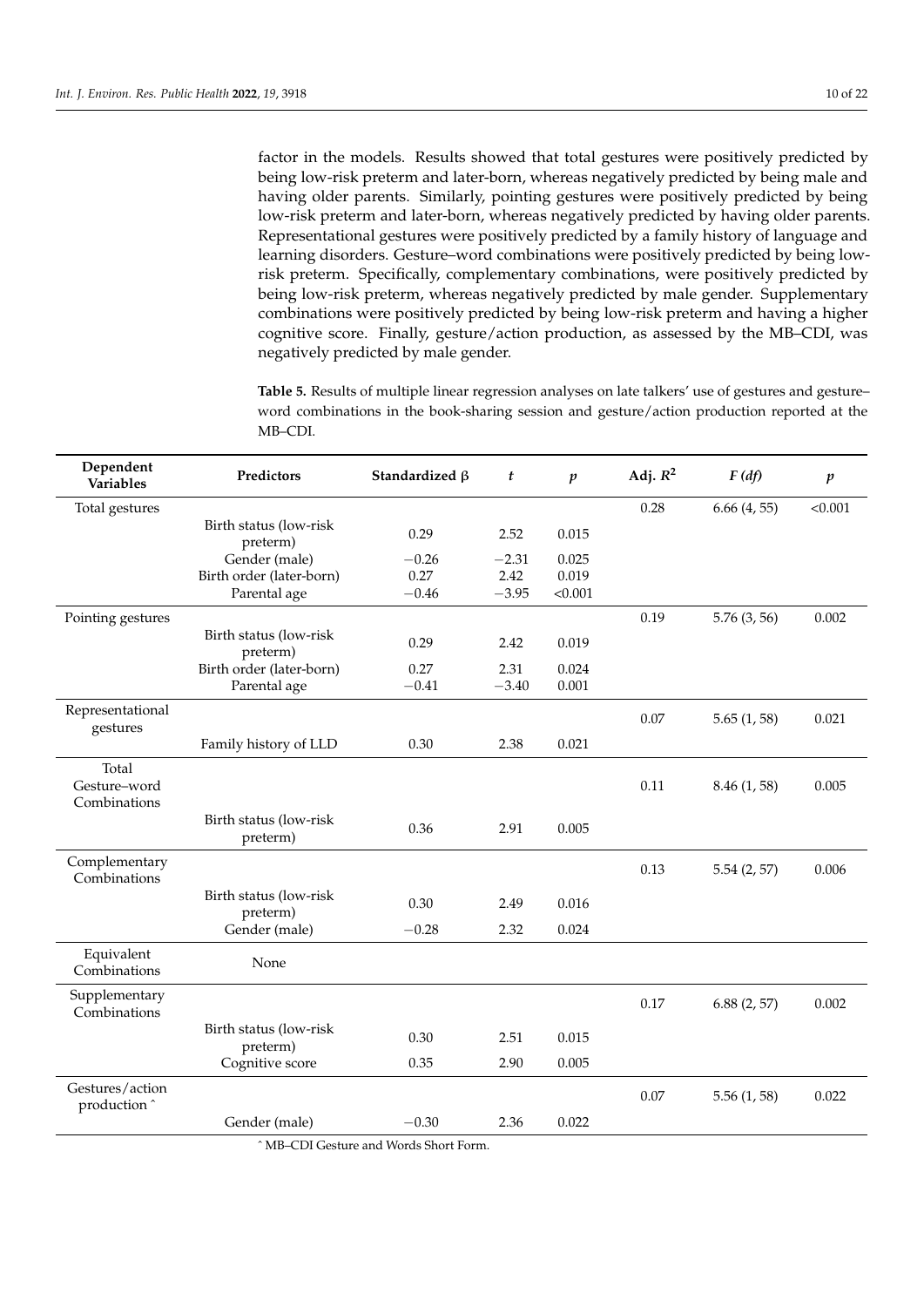# **4. Discussion**

The literature widely acknowledges that the development of gestural communication supports language development. Indeed, gestures allow children to share interests with others, express meanings for which they do not possess a verbal label, and—when combined with words—begin to combine meanings within an utterance. Although the importance of early gestural communication has been highlighted by scholars worldwide and explored in different populations of children with typical and atypical development, research concerning children with language delay is still scant and mixed in its findings. The primary goal of the present study was to investigate the use of gestures and of gesture–word combinations and their associations with word comprehension and word and sentence production in a sample of children identified as late talkers at the age of 30 months. Gestures and children's linguistic abilities were examined via a parental questionnaire and by observing them during a parent–child book-sharing session. A further aim was to examine which individual and environmental variables, among those known to be related to language delay, predicted late talkers' use of gestures and gesture–word combinations.

Regarding the first aim, we observed that children exhibited a fair use of communicative gestures during the sessions, with a prevalence of pointing gestures—representing approximately 80% of the gestures produced—and a more limited use of representational gestures. The high percentage of pointing gestures is likely to be due to the specificity of the observational context, as book-sharing is likely to elicit use of pointing by both children and parents [\[72\]](#page-20-12). This result is in line with the finding retrieved by Lavelli et al. [\[73\]](#page-20-13) that documented a higher use of deictic over representational gestures in children with expressive specific language impairment and two control groups of age-matched and language-matched typically developing children during a shared book reading with their mothers.

In our sample, almost 20% of communicative gestures were produced in combination with a verbal element. In children with typical and atypical development, the use of gesture–word combinations favored the transition to word–word combination, as by putting together two elements in a single communicative act, children begin to master the combination of multiple meanings [\[13](#page-18-9)[–15\]](#page-18-10). In children with language delay, the use of gesture–word combinations has been very scarcely investigated. Fasolo & D'Odorico [\[35\]](#page-19-6) considered this type of production in late talkers' communicative repertories but without differentiating between gestures produced with a preverbal or a verbal element. Our study represents a new attempt to address more in-depth the issue of gesture–word combinations in children with language delay. The results indicated that children mostly exhibited complementary combinations, with equivalent and supplementary forms being more limited in their amount. This outcome is explained by children's greater use of pointing gestures, rather than those that are representational, as complementary combinations always include a deictic element, and it is similar to that observed in typical development [\[67\]](#page-20-8).

Concerning the associations between gestural and linguistic measures, our data showed mixed findings based on the type of gesture assessment, either as communicative gestures observed during book-sharing or as reported by parents at the MB–CDI. Our findings revealed that when we consider all gestures—including pointing and representational gestures separately—observed during book-sharing, they did not correlate with children's word comprehension or with their word and sentence production measures as reported by parents at the MB–CDI. Conversely, gestures reported by parents at the MB–CDI were positively related to children's word comprehension reported with the same parental questionnaire, even if this correlation result was weak when compared to the other correlational results. Looking at the existing literature, there is not much consistency in the findings; O'Neill & Chait [\[32\]](#page-19-1) found that among 2–3 year-old late talkers, the use of gestures elicited in a structured task correlated with the receptive but not the expressive language score. Our mixed results may be explained by differences between observation in a book-sharing contest and the MB–CDI parental report in capturing gesture ability. Through observation of book-sharing interactions, pointing and representational gestures were captured in their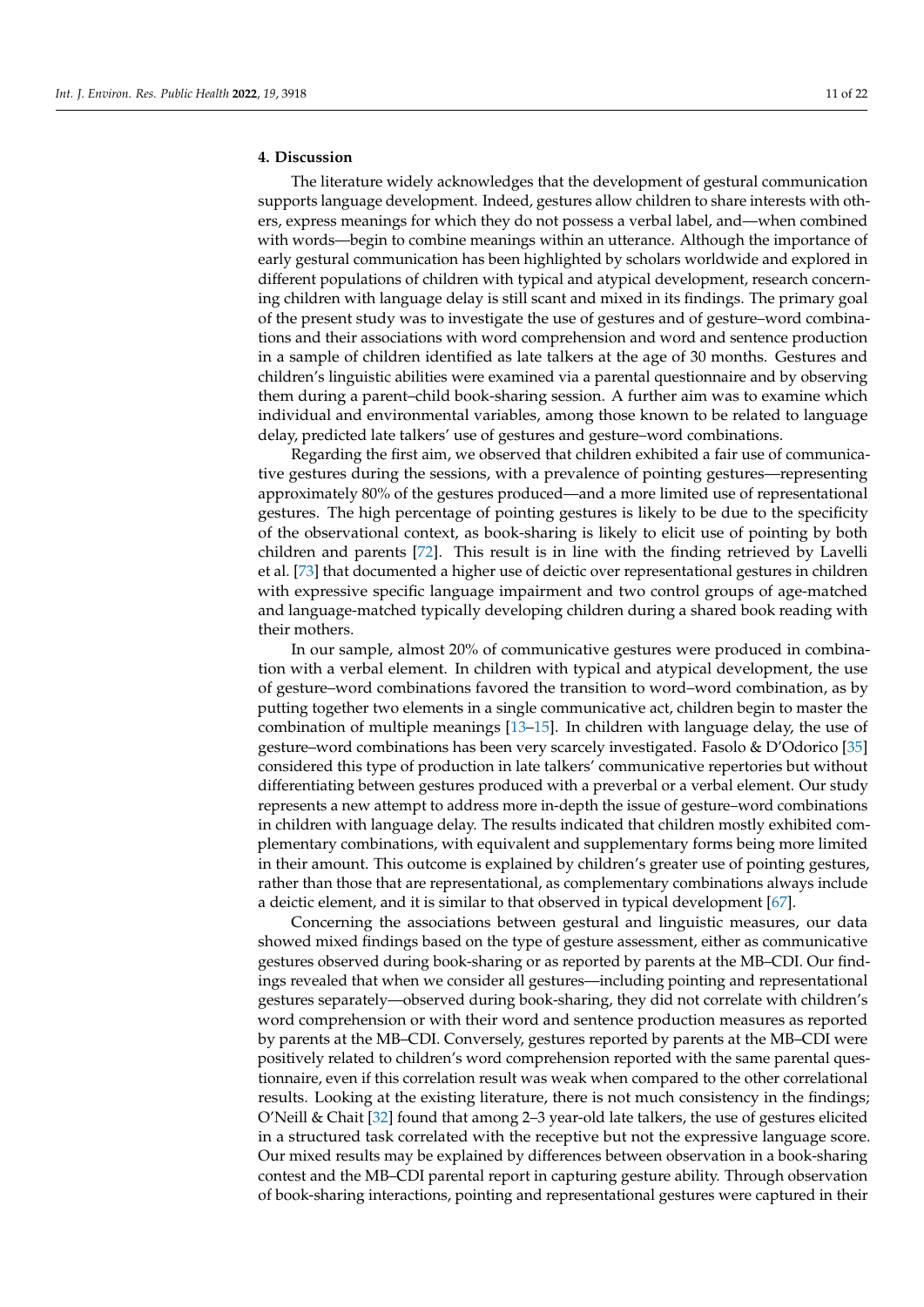overall frequency of use (gesture tokens) in a specific context (book-sharing). By contrast, the gestural data collected at the MB–CDI inform us whether children are able to use gestures and symbolic actions to share attention and communicate meanings with their partners across different contexts, giving a more global measure of gesture/action production, but not specified in frequency. Another possible explanation of the present findings is that correlations among MB–CDI gesture/action production and word comprehension are

significant, even if weak, as both measures were reported by children's parents. Looking, however, specifically at the associations between gesture–word combinations and children's linguistic abilities, findings indicated that total gesture–word combinations, as well as complementary, equivalent, and supplementary combinations, were positively related to children's word and sentence production as observed during the book-sharing session and with the MB–CDI questionnaire. Supplementary gesture–word combinations were also positively associated to children's word comprehension. These results extend to late talkers and they are evidence of the strict relationship between word comprehension and gesture/action and word production, as found in children's typical development between the first and second years of life [\[4](#page-18-3)[,74\]](#page-20-14). Longitudinal studies addressing populations with typical and atypical development, such as children born preterm and children with Down syndrome, found gesture–word combinations to be predictive of later children's advances in their lexical and grammatical abilities [\[9,](#page-18-5)[13,](#page-18-9)[14,](#page-18-24)[71,](#page-20-11)[75\]](#page-20-15). Our data offer a cross-sectional perspective indicating that gesture–word combinations are concurrently associated with late talkers' receptive and expressive linguistic abilities. Further longitudinal studies could verify the predictive role of gesture–word combinations on later language skills in late talker children.

The last aim of the study was to identify individual and environmental variables that account for interindividual differences in gesture and gesture–word use. In the first place, we found a male disadvantage in using gestures—as observed in the book-sharing session and with the parental report—and complementary combinations, an outcome that seems to reflect the more general effect of male gender on language development [\[17](#page-18-23)[,56\]](#page-19-18). Literature indicates that the risk of developing a language delay can be three-times higher for boys than girls [\[17\]](#page-18-23). As for communicative gesture development, similar outcomes were found by Sansavini et al. [\[4\]](#page-18-3) for children with typical development. Similar to a previous study [\[22\]](#page-18-13) documenting an advance for girls in the acquisition of gesture/actions, as measured with the MB–CDI, Sansavini et al. [\[4\]](#page-18-3) found girls had an advantage in the production of gestures and object-actions separately considered up to the second year of life. An advantage of girls over boys on gesture use has also been documented in typically developing children aged 14 to 34 months by Özçalişkan and Goldin-Meadow [\[61\]](#page-20-2); specifically, boys were 3 months delayed compared to girls in the onset of supplementary gesture–word combination. Based on previous literature, these authors suggested that the risk for gesture use associated with male gender can be linked to sex differences in motor development, as literature documented an advantage for girls in fine-motor abilities. Their hypothesis supports the idea that biological factors are primary contributors to sex differences in children's use of gesture and later language development. Other scholars, however, without belittling the role of biological factors, support a biopsychosocial perspective claiming that an initial biological female advantage can interact with environmental aspects—such as the way parents respond to children's gestures and words—creating a positive reinforcing cycle that can explain sex differences in language skills [\[76,](#page-20-16)[77\]](#page-20-17). Our study allows us to generalize this finding to children with language delay, confirming male gender as a risk factor for the development of action/gestures, gestures and gesture–word combinations up to the third year of life.

Another variable that affected children's use of communicative gestures was birth order, as later-born children showed greater use of gestures and in particular of deictic gestures than first-born children. Regarding the development of communicative gestures, we found only one study addressing the effect of birth order in 18-month old children with typical development, with results depicting a lack of differences between first- and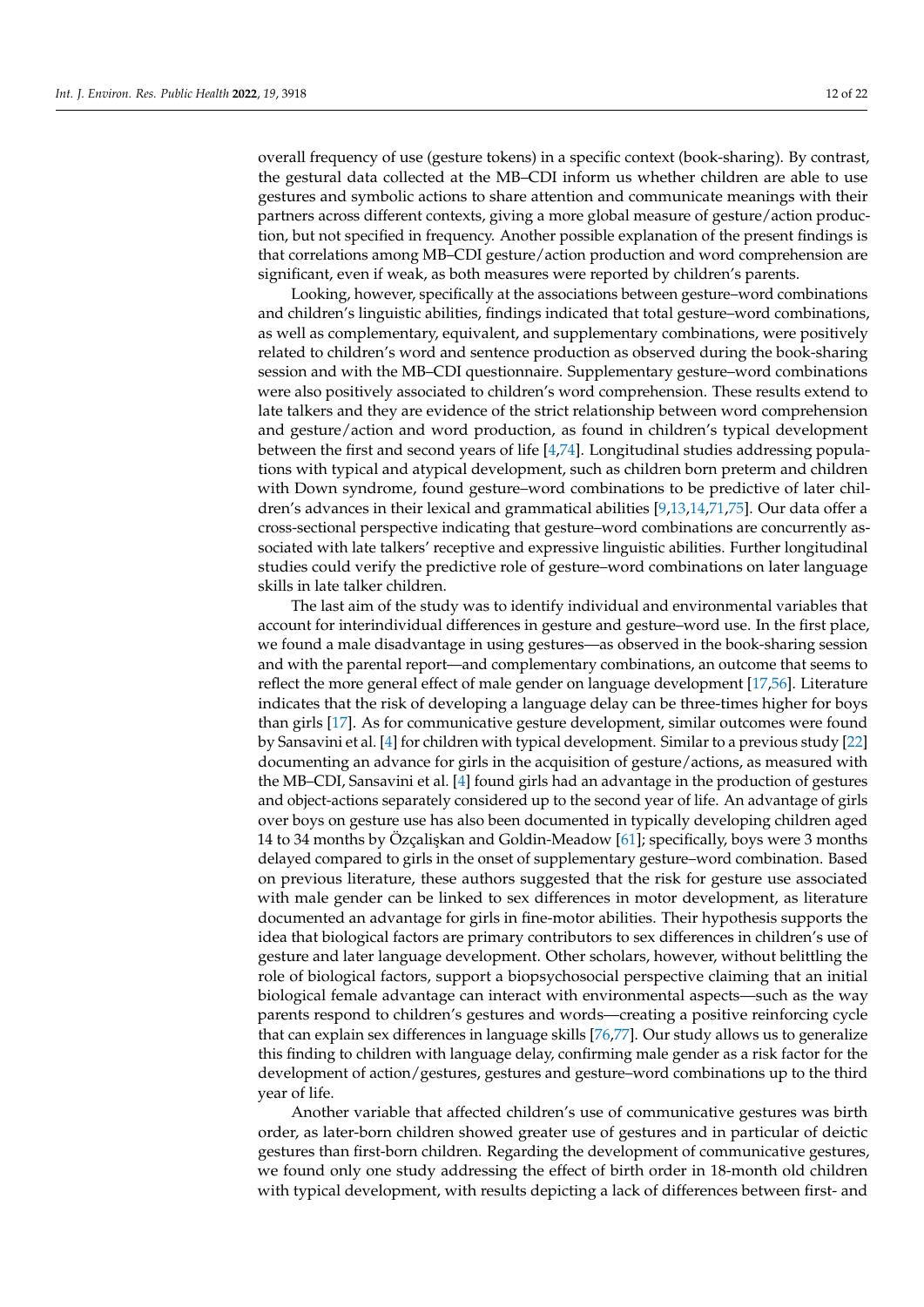later-born children [\[48\]](#page-19-13). As for the broader development of children's linguistic and communicative abilities, as previously highlighted, findings documenting birth order effects are mixed. A consistent number of studies documented a first-born's advantage in lexical and grammatical skills. Other studies pointed at a later-born's advantage in social language abilities [\[17,](#page-18-23)[47,](#page-19-12)[49,](#page-19-14)[52\]](#page-19-15). Concerning the latter, Pine [\[78\]](#page-20-18) found that at the 100-word stage second-born children had a higher percentage of frozen phases and of deictic personal pronouns, such as "me" or "mine". Our findings documenting an advantage in the production of gestures and deictic gestures in later-born late talkers can be read as a slight benefit for these children in the development of socio-communicative skills. However, with such limited evidence on this topic—together with the intervening effects of other factors, such as parental SES [\[79\]](#page-20-19)—it is difficult to draw any conclusion about the effect of parity on late talkers' gesture development.

Our findings also revealed that preterm birth, in our case low-risk preterm birth, contributed in determining individual differences in the use of gestures, pointing gestures, and gesture–word combinations, including complementary and supplementary forms, with low-risk preterm birth predicting more favorable outcomes than full-term birth in late talker children. Although this finding can be considered as unexpected, it should first be noted that preterm children in our sample did not present severe risks or medical conditions at birth, being born with a low degree of immaturity. Furthermore, literature addressing preterm children's development and communicative gestures—mostly conducted on very preterm samples—documented mixed results. Some studies reported the presence of delay or difficulties in using communicative gestures [\[38](#page-19-19)[,80\]](#page-20-20) whereas others identified performances similar to full-term children [\[9](#page-18-5)[,81\]](#page-20-21). Examining gesture production in a sample of very preterm infants at 12 and 18 months with the Gesture and Word form of the Italian MB–CDI, Sansavini et al. [\[38\]](#page-19-19) found that very preterm children showed a slower acquisition in gesture/action production with difficulties becoming more evident toward 18 months, with a greater effect in the production of gestural actions (functional, pretending, imitating). By contrast, Cattani et al. [\[81\]](#page-20-21), assessing a sample of preterm children rather heterogeneous for their level of immaturity at birth, found corrected-age appropriated performances in gesture and action use. Regarding gesture–word combinations, however, both Sansavini et al. [\[68\]](#page-20-9) and Suttora & Salerni [\[9\]](#page-18-5) found that preterm children were less able to convey meanings via the bimodal gesture–speech modality at two years of age. It should be observed that the children involved in the abovementioned studies were extremely and very preterm children, respectively, populations considerably at higher risk than those involved in the present study. A second major element to consider to better comprehend the role of preterm birth in determining differences in the use of gestures and gesture–word combinations is the use of corrected age for preterm participants. This practice is widely suggested by literature but its use has been at the center of scholars' discussions [\[81](#page-20-21)[,82\]](#page-20-22). Cattani et al. [\[81\]](#page-20-21) assessed children's gestural and language skills at both chronological and corrected age, and they observed that the use of corrected age tended to overestimate the size of children's gestural repertories in the second year of life. Therefore, we can speculate that considering children's corrected age in our study may have led to a slight advantage in our group of preterm children. Cattani et al. [\[81\]](#page-20-21) suggested that employing both corrected and chronological age when studying the gesture and language development of preterm children could provide more detailed information and a clearer view of their developmental processes.

As regards the parental variables examined in the present study, the results indicated a negative effect of higher parental age on the number of gestures and pointing gestures, with children of older parents being more likely to show smaller amounts of such gestures. This finding should be taken with caution, as literature addressing the role of parental age in language delay is very limited. Parental age is certainly a variable that can cover different meanings and aspects of caregiving and child-rearing. Older parents can have more psychological maturity but also more familiar loads, a lack of resources, and higher stress. At the same time, younger parents can be less experienced but have more time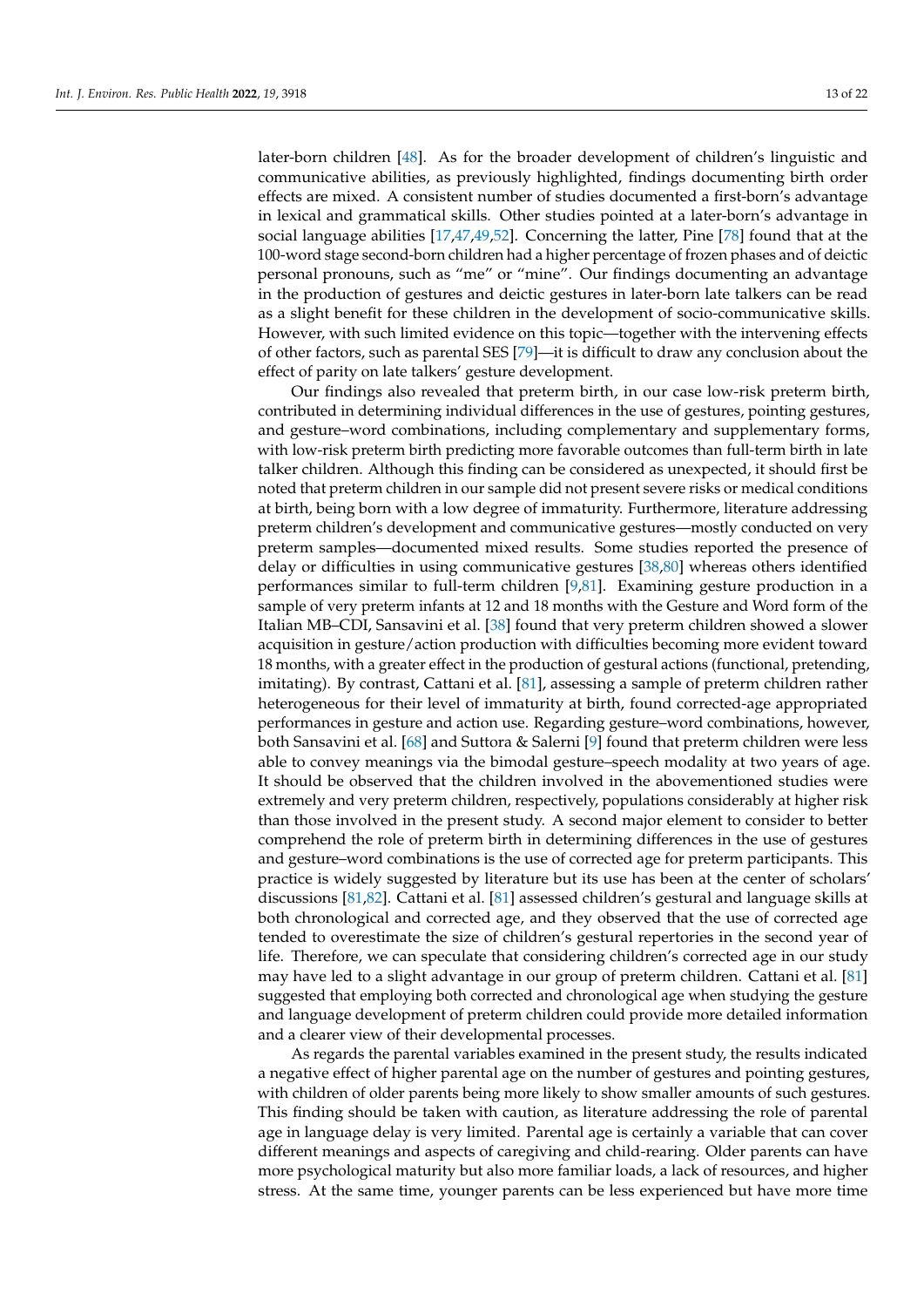and psychological resources to spend with their offspring [\[53,](#page-19-16)[83,](#page-20-23)[84\]](#page-20-24). Other minor findings deserve to be mentioned. The first regards the effect of having a family history of language and/or learning disorder; children with a family risk displayed more representational gestures than children without such a risk. This outcome could be interpreted as a strategy to overcome language difficulties in which the gestural representational modality compensates for the lack of verbal labels. A similar pattern has been suggested for children with Down syndrome who have been observed to use more gestures than language-matched children with typical development to compensate for their limitation in the spoken language in the early phases of lexical development [\[85\]](#page-20-25). Again, this result should be treated with caution as children with such a family history represented only 18% of the sample. Finally, we observed that children's cognitive level predicted supplementary gesture–word combinations. This kind of combination is the most complex and mature as it implies the presence of two meaningful elements within a single communicative act; the fact that children with a higher cognitive score produce a higher number of supplementary combinations confirms the strict relationship between cognitive development and the production of representational gestures [\[70](#page-20-10)[,86\]](#page-20-26).

# *4.1. Limitations, Strengths of the Study and Future Perspectives*

Consideration of our findings and their implications must take account of some limitations. A first limitation regards the lack of a longitudinal perspective on our data, which could have offered a more complete insight into the role of gestural communication in the developmental course of language delay. Understanding how the use of gesture and—with specific reference to our outcome—of gesture–word combinations can predict the resolution or persistency of language difficulties is something that needs to be addressed in future studies.

A further limitation worth mentioning regards the book-sharing session. In the first place, this setting was the only observational environment of the study, and, as previously claimed, some of its characteristics could have favored the use of certain kinds of gestures, such as pointing. In the second place, we did not examine the use of gestures of parents during book-sharing, which could have also contributed to individual differences in children's gestural behaviors. In this respect, the literature showed that mothers of late talkers tend to gesture more than those of typically developing children during a structured task, tuning to late talkers' scarce lexical abilities [\[87\]](#page-20-27). Examining the use of gestures in both members of the interaction would have improved our study design and it could be a perspective for future research.

A third limitation to consider concerns the inclusion of only low-risk preterm children in our sample; it would have been interesting to also investigate the gestural communication of very and extremely preterm children to differentiate their competencies on the basis of their level of immaturity at birth and to make our findings generalizable to the whole preterm population. It should be noted, however, that low-risk preterm children—although representing the majority of the preterm population—are not frequently included in followup projects; thus, the present study is particularly relevant in bringing new data about this population.

A further limitation is represented by our sample size. Although the number of participants included in the study is fairly adequate if compared to similar studies retrieved in the literature on this topic [\[32](#page-19-1)[,33\]](#page-19-2), a wider sample would have disentangled the role of variables that were not much represented in our samples, such as a family history of learning and/or language delay.

Another limit is methodological as short forms of the Italian MB–CDI were filled out by parents about one month before the book-sharing session; associations between observational measures and MB–CDI are therefore not exactly concurrent even if we can suppose a good stability of MB–CDI scores over a one-month interval [\[88\]](#page-21-0).

A final concern regards the choice of the grammatical measures included in our study. We assessed sentence production, both by computing MLU based on children's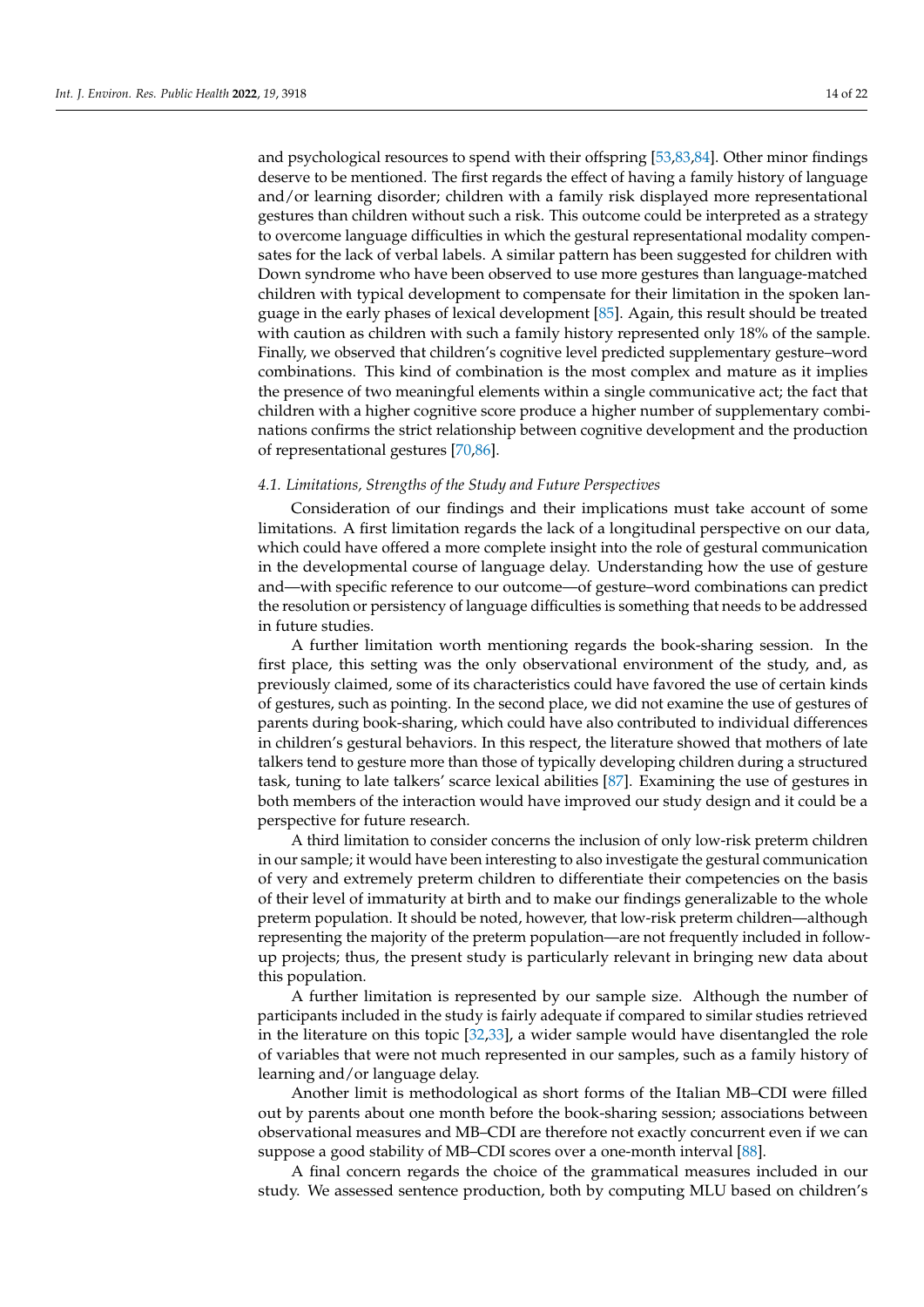utterances produced during the book-sharing session and with the MB–CDI, but not sentence comprehension. Different studies showed that sentence comprehension is a relevant measure in identifying late talkers [\[89\]](#page-21-1) and it can be enhanced in late talkers when gestures and speech are integrated into the task [\[90\]](#page-21-2). Future studies should address the associations between late talkers' gesture and gesture–word combination use and sentence comprehension.

On the other hand, our study offers a cross-sectional view on gestural communication in children with language delay assessing gesture production both with direct observation and parental report and examining, as one of the first attempts in literature in this population, the use of gesture-word combination. We believe that accounting for this combinatorial communication form is a noteworthy point of strength of our study. Another relevant aspect of the present study is surely represented by the sample size which is large and homogeneous if compared to previous literature focusing on late talkers' gestural development, whose age range was often rather wide. To conclude, our study is also the first attempt to investigate the role of individual and environmental variables in accounting for interindividual differences in late talkers' use of gestures and gesture–word combinations.

## *4.2. Clinical Implications*

The study's main findings offer also relevant insights for assessment and intervention with late talker children. In the first place, these new data on late talkers' use of communicative gestures, alone or in combination, can be integrated in the assessment of language delay to get a more detailed idea of the points of strength or difficulty for these children. In the second place, a work on the use of gestures and particularly of gesture–word combinations could be embedded in direct (i.e., speech and language therapies, early care family-centered therapies) and indirect (parent or teacher training) interventions with late talkers. Studies have demonstrated that modelling gestures—through direct training or natural exposition to caregivers' gestural input—can promote children's language development, especially in children with difficulties in such areas [\[91–](#page-21-3)[93\]](#page-21-4).

# **5. Conclusions**

The present study brings new data to enlighten the development of gestures and gesture–word combinations in children with language delay, a topic that has been partially overlooked by literature and that deserves more attention. Overall, late talkers in their second year of life were observed to frequently use communicative gestures during interactions with parent over books, exhibiting the ability to produce gesture–word combinations in their attempt to express multiple semantic elements within an utterance. A consistent use of complementary and, above all, supplementary forms of combinations were associated with higher lexical and grammatical abilities, an association largely documented in children with typical and atypical development, which has been extended for the first time with this study to late talkers. In addition, our findings shed light on how specific individual and environmental variables, which constitute risk factors for late language emergence, also play a role in predicting difficulties in using communicative gestures and gesture–word combinations. Differences in late talkers' use of gesture and gesture–word combinations were thus associated to several intertwined individual and environmental factors.

**Author Contributions:** Conceptualization and Methodology: A.S., A.G., C.S. and M.Z.; Data collection: M.Z.; Medical aspects of methodology and medical data collection and supervision: A.A. and L.C.; Data transcription: C.S.; Data coding: C.S. and M.Z.; Data curation: C.S. and M.Z.; Data analysis: C.S., A.G. and A.S.; Writing—original draft, review, and editing: C.S., A.S. and A.G.; Funding acquisition: A.S. and A.G.; Project administration and Supervision: A.S. All authors have read and agreed to the published version of the manuscript.

**Funding:** This work was supported by grants from (a) AlmaIdea 2017 Grant Senior, University of Bologna, "Ritardo di linguaggio nei bambini nati pretermine: screening, valutazione e intervento" ("Language delay in preterm children: Screening, assessment and intervention") awarded to AS as main PI, and (b) Italian Ministry of Education, University and Research MIUR PRIN 2017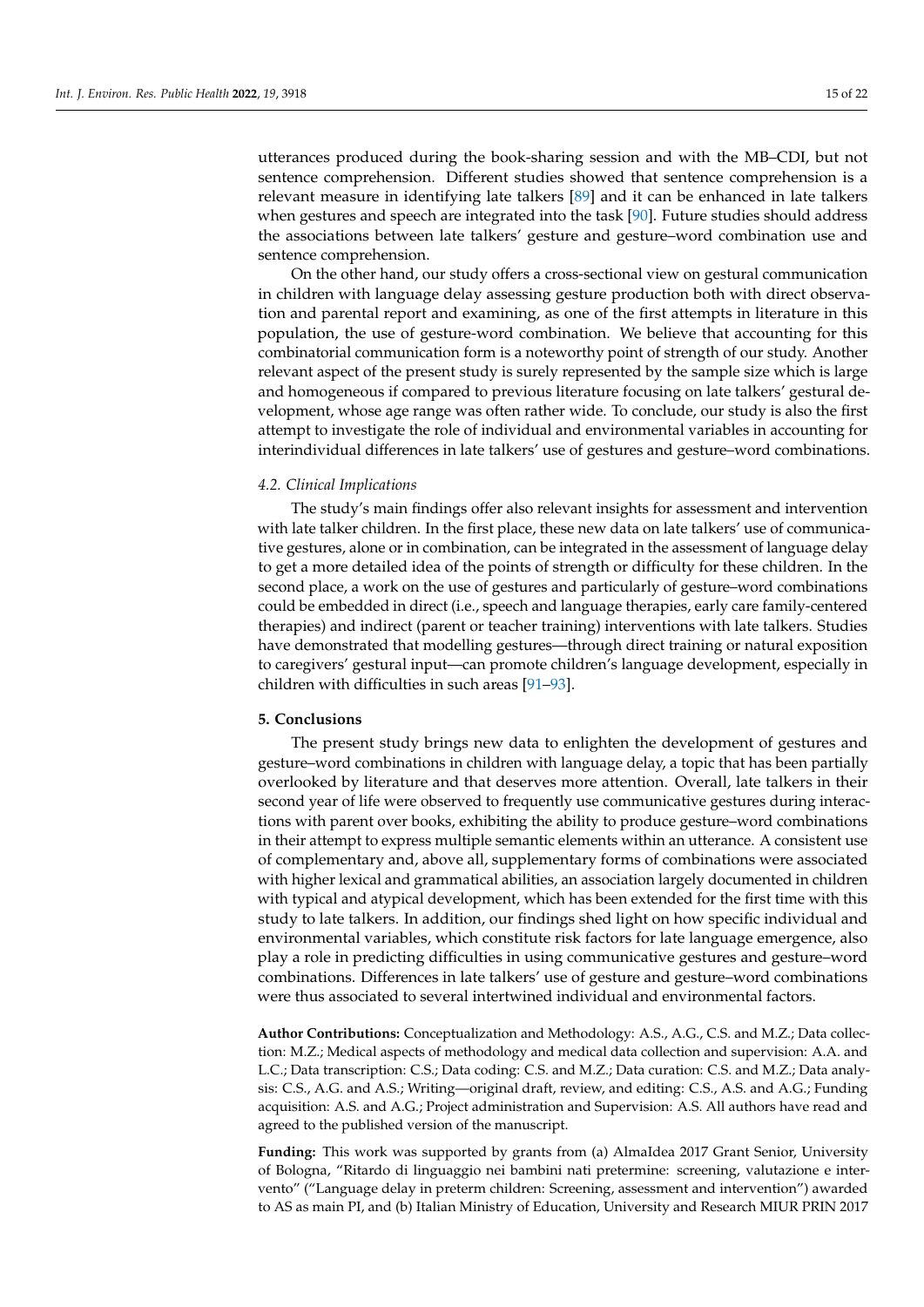(2017HRCPE4\_004) "Early markers of Language-Learning Impairment" awarded to AS, as PI of the Unit of Bologna.

**Institutional Review Board Statement:** The study was approved by the Bologna Health Authority's Independent Ethics Committee (approval numbers: EM 194-2017\_and EM 193-2018\_76/2013/U/ Sper/AOUBo).

**Informed Consent Statement:** All parents of eligible children were informed about the investigation and asked to fill in the informed written consent for participation in the study, data analysis, and data publication.

**Data Availability Statement:** The dataset presented in this article is not readily available because it includes sensitive information about minors with developmental vulnerabilities. Requests to access the dataset should be directed to corresponding authors.

**Acknowledgments:** We are grateful to the families and infants who participated in this study. We are also grateful to the health professionals of the Neonatology and Neonatal Intensive Care Unit— S. Orsola-Malpighi Hospital, University of Bologna—and, in particular, to Giacomo Faldella, for his support in funding acquisition and supervision of medical aspects of the methodology, Rosina Alessandroni, for medical care of the preterm sample, and Silvia Savini for her support in contacting the parents of preterm children. We would also like to thank the speech therapist Cecilia Gorini, for the transcription of parent and child speech into CHAT of CHILDES.

**Conflicts of Interest:** The authors declare that they have no competing interests.

# <span id="page-15-0"></span>**Appendix A**

|                                                                              | Full-Term<br>Children<br>$(n = 35)$ | <b>Low-Risk Preterm</b><br>Children<br>$(n = 26)$ | $x^2/t$ | df   | $\boldsymbol{p}$ |
|------------------------------------------------------------------------------|-------------------------------------|---------------------------------------------------|---------|------|------------------|
| <b>Gestational Age</b><br>(weeks), Mean (SD)                                 | 39.37 (1.28)                        | 33.90 (2.02)                                      | 12.95   | 59   | < 0.001          |
| Birthweight (grams),<br>Mean (SD)                                            | 3347.26 (464.00)                    | 1923 (452.78)                                     | 11.97   | 59   | < 0.001          |
| Length of Stay in<br>Hospital (days),<br>Mean (SD)                           | 2.63(1.52)                          | 21.61 (35.80)                                     | $-2.70$ | 59   | 0.003            |
| Gender (male), $n$ (%)                                                       | 23(65.7)                            | 18 (69.2)                                         | 0.08    | 1,61 | 0.772            |
| Birth order<br>(later-born), n (%)                                           | 16(45.7)                            | 14 (53.8)                                         | 0.39    | 1,61 | 0.530            |
| Twins, $n$ $\left(\% \right)$                                                | 0(0.0)                              | 15(57.7)                                          | 26.78   | 1,61 | < 0.001          |
| Otitis Media, n (%)                                                          | 2(5.7)                              | 1(3.8)                                            | 0.11    | 1,61 | 0.739            |
| Family History of<br>Language and/or<br>Learning Disorders<br>(LLD), $n$ (%) | 6(17.1)                             | 5(19.2)                                           | 0.04    | 1,61 | 0.834            |
| Nursery School<br>Attendance, $n$ (%)                                        | 27(77.1)                            | 17(65.4)                                          | 1.03    | 1,61 | 0.311            |
| Other Parent Input<br>Besides Italian, $n$ (%)                               | 4(11.4)                             | 4(15.4)                                           | 0.17    | 1,60 | 0.683            |
| <b>Bayley Composite</b><br>Cognitve Score                                    | 88.43 (10.06)                       | 87.50 (9.30)                                      | $-0.87$ | 59   | 0.380            |
| Caesarean Section,<br>$n\ (\%)$                                              | 8(22.9)                             | 24 (92.3)                                         | 28.85   | 1,61 | < 0.001          |
| SGA, $n$ $%$                                                                 | 1(2.9)                              | 5(19.2)                                           | 4.51    | 1,61 | 0.034            |
| RDS, $n$ $%$                                                                 | 0(0.0)                              | 14 (53.8)                                         | 24.46   | 1,61 | < 0.001          |
| Apnea, $n$ (%)                                                               | 0(0.0)                              | 1(3.8)                                            | 1.37    | 1,61 | 0.242            |

<span id="page-15-1"></span>**Table A1.** Full-term and low-risk preterm participants' biological, clinical, and socio-demographic characteristics.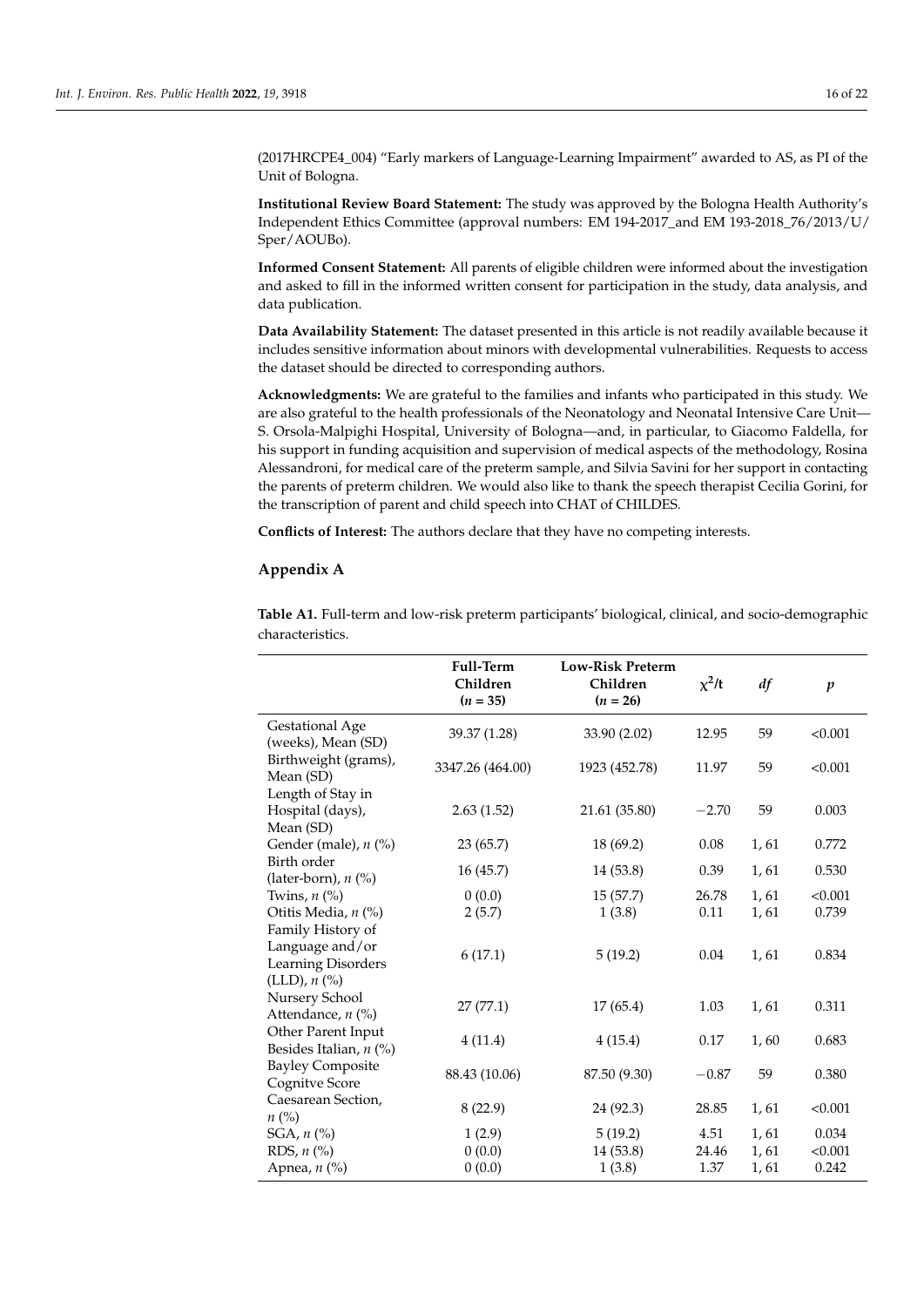| Full-Term<br>Children<br>$(n = 35)$ | <b>Low-Risk Preterm</b><br>Children<br>$(n = 26)$                                                    | $x^2/t$                                                                                              | df                                            | $\boldsymbol{p}$                       |
|-------------------------------------|------------------------------------------------------------------------------------------------------|------------------------------------------------------------------------------------------------------|-----------------------------------------------|----------------------------------------|
|                                     |                                                                                                      | 2.78                                                                                                 |                                               | 0.095                                  |
| 0(0.0)                              |                                                                                                      | 1.37                                                                                                 | 1,61                                          | 0.242                                  |
|                                     |                                                                                                      |                                                                                                      |                                               |                                        |
|                                     |                                                                                                      | 1.37                                                                                                 | 1,61                                          | 0.242                                  |
|                                     |                                                                                                      |                                                                                                      |                                               |                                        |
|                                     |                                                                                                      |                                                                                                      |                                               |                                        |
|                                     | 9(34.6)                                                                                              | 21.85                                                                                                | 1,61                                          | < 0.001                                |
|                                     |                                                                                                      |                                                                                                      |                                               |                                        |
| 0(0.0)                              | 0(0.0)                                                                                               |                                                                                                      |                                               |                                        |
| 0(0.0)                              | 0(0.0)                                                                                               |                                                                                                      |                                               |                                        |
|                                     |                                                                                                      |                                                                                                      |                                               | 0.028                                  |
|                                     |                                                                                                      |                                                                                                      |                                               |                                        |
|                                     |                                                                                                      |                                                                                                      |                                               | 0.043                                  |
|                                     |                                                                                                      |                                                                                                      |                                               |                                        |
|                                     |                                                                                                      |                                                                                                      |                                               | 0.036                                  |
|                                     |                                                                                                      |                                                                                                      |                                               |                                        |
|                                     |                                                                                                      |                                                                                                      |                                               |                                        |
| 25(71.4)                            | 14 (53.8)                                                                                            | 2.00                                                                                                 | 1,61                                          | 0.157                                  |
|                                     |                                                                                                      |                                                                                                      |                                               |                                        |
|                                     |                                                                                                      |                                                                                                      |                                               |                                        |
| 18 (51.4)                           | 7(26.9)                                                                                              | 3.71                                                                                                 | 1,61                                          | 0.540                                  |
|                                     |                                                                                                      |                                                                                                      |                                               |                                        |
|                                     |                                                                                                      |                                                                                                      |                                               | 0.700                                  |
|                                     |                                                                                                      |                                                                                                      |                                               |                                        |
|                                     |                                                                                                      |                                                                                                      |                                               | 0.700                                  |
|                                     |                                                                                                      |                                                                                                      |                                               |                                        |
|                                     | 0(0.0)<br>0(0.0)<br>3(8.6)<br>37.26 (5.33)<br>39.41 (5.72)<br>38.48 (5.15)<br>32 (91.4)<br>32 (91.4) | 2(7.7)<br>1(3.8)<br>1(3.8)<br>40.38 (5.26)<br>42.63 (5.49)<br>41.34 (5.07)<br>23 (88.5)<br>23 (88.5) | $-2.26$<br>$-2.07$<br>$-2.15$<br>0.15<br>0.15 | 1,61<br>58<br>51<br>58<br>1,61<br>1,61 |

| Table A1. Cont. |  |  |  |
|-----------------|--|--|--|
|-----------------|--|--|--|

 $\overline{a}$ 

 $\overline{a}$ 

SGA: Small for gestational age, infants with a birthweight <10th percentile for gestational age; RDS: respiratory distress syndrome; MV: mechanical ventilation; BDP: bronchopulmonary dysplasia; IVH: intra-ventricular hemorrhage; ROP: retinopathy of prematurity. Note. <sup>a</sup> Missing data *n* = 1. <sup>b</sup> Missing data *n* = 8.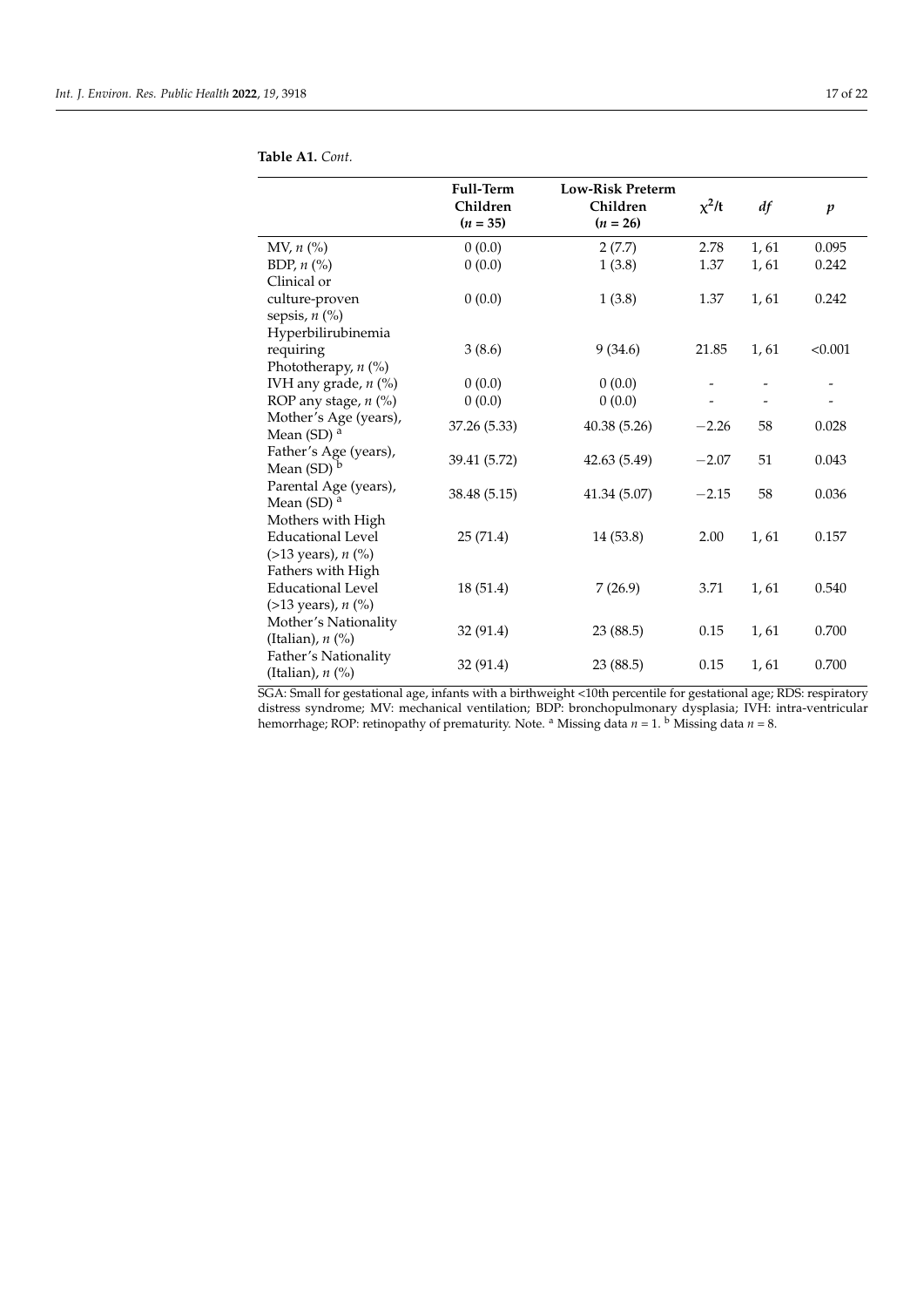|                               | <b>Birth Status</b><br>(Low-Risk<br>Preterm) | Gender<br>(Male) | <b>Birth Order</b><br>(Later-born) | Family<br><b>History of</b><br><b>LLD</b> | Cognitive<br>Score | Chronological<br>Age | <b>Maternal Age</b> | Paternal Age | Maternal<br>Education | Paternal<br>Education |
|-------------------------------|----------------------------------------------|------------------|------------------------------------|-------------------------------------------|--------------------|----------------------|---------------------|--------------|-----------------------|-----------------------|
| Total gestures                | 0.150                                        | $-0.263*$        | $0.264*$                           | 0.154                                     | 0.121              | 0.093                | $-0.305*$           | $-0.381**$   | $-0.092$              | $-0.07$               |
| Pointing gestures             | 0.176                                        | $-0.214$         | 0.237                              | 0.044                                     | 0.063              | 0.069                | $-0.283*$           | $-0.333*$    | $-0.142$              | $-0.107$              |
| Representational<br>gestures  | 0.016                                        | $-0.200$         | 0.149                              | $0.304*$                                  | 0.232              | 0.07                 | $-0.172$            | $-0.142$     | 0.042                 | 0.103                 |
| Total combinations            | $0.368**$                                    | $-0.214$         | 0.068                              | 0.121                                     | 0.155              | $0.307*$             | $-0.034$            | $-0.008$     | $-0.100$              | $-0.021$              |
| Complementary<br>combinations | 0.216                                        | 0.056            | $-0.036$                           | 0.217                                     | 0.042              | 0.173                | $-0.123$            | 0.071        | $-0.078$              | $-0.003$              |
| Equivalent<br>combinations    | $0.301*$                                     | $-0.276*$        | 0.087                              | $-0.068$                                  | 0.132              | $0.269*$             | 0.010               | $-0.023$     | $-0.053$              | 0.011                 |
| Supplementary<br>combinations | $0.283*$                                     | $-0.192$         | $-0.128$                           | 0.027                                     | $0.336**$          | 0.097                | $-0.010$            | $-0.023$     | $-0.019$              | $-0.178$              |
| Gestures/action<br>production | $-0.071$                                     | $-0.298*$        | 0.054                              | 0.105                                     | $-0.008$           | 0.087                | $-0.204$            | $-0.130$     | 0.064                 | $-0.041$              |

| Table A2. Correlations between children's gestural measures and individual and environmental factors. |  |
|-------------------------------------------------------------------------------------------------------|--|
|-------------------------------------------------------------------------------------------------------|--|

<span id="page-17-0"></span>\*\*  $p < 0.01$ ; \*  $p < 0.05$ . ^ MB–CDI Gesture and Words Short Form.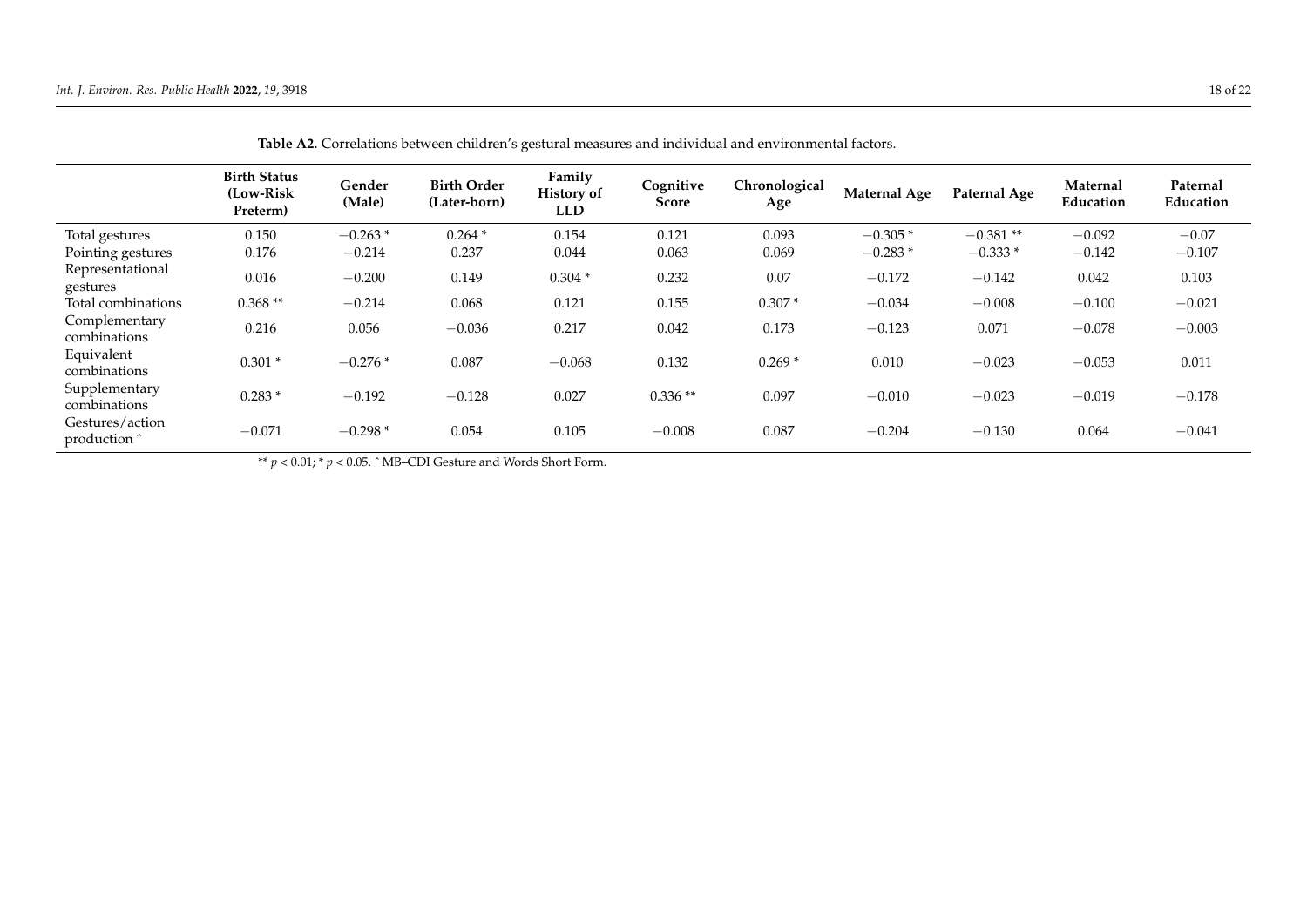# **References**

- <span id="page-18-0"></span>1. Bates, E.; Camaioni, L.; Volterra Source, V. The acquisition of performatives prior to speech. *Merrill. Palmer. Q. Behav. Dev.* **1975**, *21*, 205–226.
- <span id="page-18-1"></span>2. Butterworth, G.; Franco, F.; McKenzie, B.; Graupner, L.; Todd, B. Dynamic aspects of visual event perception and the production of pointing by human infants. *Br. J. Dev. Psychol.* **2002**, *20*, 1–24. [\[CrossRef\]](http://doi.org/10.1348/026151002166280)
- <span id="page-18-2"></span>3. Colonnesi, C.; Stams, G.J.J.M.; Koster, I.; Noom, M.J. The relation between pointing and language development: A meta-analysis. *Dev. Rev.* **2010**, *30*, 352–366. [\[CrossRef\]](http://doi.org/10.1016/j.dr.2010.10.001)
- <span id="page-18-3"></span>4. Sansavini, A.; Bello, A.; Guarini, A.; Savini, S.; Stefanini, S.; Caselli, M.C. Early development of gestures, object-related-actions, word comprehension and word production, and their relationships in Italian infants. *Gesture* **2010**, *10*, 52–85. [\[CrossRef\]](http://doi.org/10.1075/gest.10.1.04san)
- <span id="page-18-4"></span>5. Lüke, C.; Rohlfing, K.J.; Grimminger, A.; Liszkowski, U.; Ritterfeld, U. In infants' hands: Identification of preverbal infants at risk for primary language delay. *Child Dev.* **2017**, *88*, 484–492. [\[CrossRef\]](http://doi.org/10.1111/cdev.12610) [\[PubMed\]](http://www.ncbi.nlm.nih.gov/pubmed/27562074)
- <span id="page-18-22"></span>6. Manwaring, S.S.; Swineford, L.; Mead, D.L.; Yeh, C.-C.; Zhang, Y.; Thurm, A. The gesture–language association over time in toddlers with and without language delays. *Autism Dev. Lang. Impair.* **2019**, *4*, 239694151984554. [\[CrossRef\]](http://doi.org/10.1177/2396941519845545)
- 7. Özçalisikan, S.; Adamson, L.B.; Dimitrova, N. Early deictic but not other gestures predict later vocabulary in both typical development and autism. *Autism* **2016**, *20*, 754–763. [\[CrossRef\]](http://doi.org/10.1177/1362361315605921)
- <span id="page-18-21"></span>8. Sansavini, A.; Guarini, A.; Zuccarini, M.; Lee, J.Z.; Faldella, G.; Iverson, J.M. Low Rates of Pointing in 18-Month-Olds at Risk for Autism Spectrum Disorder and Extremely Preterm Infants: A Common Index of Language Delay? *Front. Psychol.* **2019**, *10*, 1–12. [\[CrossRef\]](http://doi.org/10.3389/fpsyg.2019.02131)
- <span id="page-18-5"></span>9. Suttora, C.; Salerni, N. Gestural development and its relation to language acquisition in very preterm children. *Infant Behav. Dev.* **2012**, *35*, 429–438. [\[CrossRef\]](http://doi.org/10.1016/j.infbeh.2012.02.008)
- <span id="page-18-6"></span>10. Goodwyn, S.W.; Acredolo, L.P.; Brown, C.A. Impact of symbolic gesturing on early language development. *J. Nonverbal Behav.* **2000**, *24*, 81–103. [\[CrossRef\]](http://doi.org/10.1023/A:1006653828895)
- <span id="page-18-7"></span>11. Kraljevi´c, J.K.; Cepanec, M.; Šimleša, S. Gestural development and its relation to a child's early vocabulary. *Infant Behav. Dev.* **2014**, *37*, 192–202. [\[CrossRef\]](http://doi.org/10.1016/j.infbeh.2014.01.004) [\[PubMed\]](http://www.ncbi.nlm.nih.gov/pubmed/24583922)
- <span id="page-18-8"></span>12. Özçalışkan, Ş.; Gentner, D.; Goldin-Meadow, S. Do iconic gestures pave the way for children's early verbs? *Appl. Psycholinguist.* **2014**, *35*, 1143. [\[CrossRef\]](http://doi.org/10.1017/S0142716412000720) [\[PubMed\]](http://www.ncbi.nlm.nih.gov/pubmed/25309008)
- <span id="page-18-9"></span>13. Capirci, O.; Iverson, J.M.; Pizzuto, E.; Volterra, V. Gestures and words during the transition to two-word speech. *J. Child Lang.* **1996**, *23*, 645–673. [\[CrossRef\]](http://doi.org/10.1017/S0305000900008989)
- <span id="page-18-24"></span>14. Iverson, J.M.; Goldin-Meadow, S. Gesture paves the way for language development. *Psychol. Sci.* **2005**, *16*, 367–371. [\[CrossRef\]](http://doi.org/10.1111/j.0956-7976.2005.01542.x)
- <span id="page-18-10"></span>15. Fasolo, M.; D'Odorico, L. Gesture-plus-word combinations, transitional forms, and language development. *Gesture* **2012**, *12*, 1–15. [\[CrossRef\]](http://doi.org/10.1075/gest.12.1.01fas)
- <span id="page-18-11"></span>16. Collisson, B.A.; Graham, S.A.; Preston, J.L.; Rose, M.S.; McDonald, S.; Tough, S. Risk and protective factors for late talking: An epidemiologic investigation. *J. Pediatr.* **2016**, *172*, 168–174.e1. [\[CrossRef\]](http://doi.org/10.1016/j.jpeds.2016.02.020)
- <span id="page-18-23"></span>17. Zubrick, S.R.; Taylor, C.L.; Rice, M.L.; Slegers, D.W. Late language emergence at 24 months: An epidemiological study of prevalence, predictors, and covariates. *J. Speech Lang. Hear. Res.* **2007**, *50*, 1562–1592. [\[CrossRef\]](http://doi.org/10.1044/1092-4388(2007/106))
- 18. Korpilahti, P.; Kaljonen, A.; Jansson-Verkasalo, E. Population-Based Screening for Language Delay: Let's Talk STEPS Study. *Psychology* **2016**, *7*, 205–214. [\[CrossRef\]](http://doi.org/10.4236/psych.2016.72023)
- 19. Bello, A.; Remi, L.; Olioso, G.; Anghinoni, E.; Galavotti, M.; Caselli, M.C. Un'esperienza di screening per l'identificazione di bambini con ritardo di linguaggio nella provincia di Mantova: Primi risultati e prospettive future. *Psicol. Clin. Dello Svilupp.* **2014**, *18*, 329–342. [\[CrossRef\]](http://doi.org/10.1449/77643)
- <span id="page-18-18"></span>20. Sansavini, A.; Zuccarini, M.; Gibertoni, D.; Bello, A.; Caselli, M.C.; Corvaglia, L.; Guarini, A. Language profiles and their relation to cognitive and motor skills at 30 months of age: An online investigation of low-risk preterm and full-term children. *J. Speech, Lang. Hear. Res.* **2021**, *64*, 2715–2733. [\[CrossRef\]](http://doi.org/10.1044/2021_JSLHR-20-00636)
- <span id="page-18-12"></span>21. Rescorla, L. Late talkers: Do good predictors of outcome exist? *Dev. Disabil. Res. Rev.* **2011**, *17*, 141–150. [\[CrossRef\]](http://doi.org/10.1002/ddrr.1108) [\[PubMed\]](http://www.ncbi.nlm.nih.gov/pubmed/23362033)
- <span id="page-18-13"></span>22. Fenson, L.; Marchman, V.; Thal, D.; Dale, P.; Reznick, J. *The MacArthur–Bates Communicative Development Inventories: User's Guide and Technical Manual*; Paul Brookes: Baltimore, MD, USA, 2007.
- <span id="page-18-14"></span>23. Rescorla, L. The Language Development Survey: A screening tool for delayed language in toddlers. *J. Speech Hear. Disord.* **1989**, *54*, 587–599. [\[CrossRef\]](http://doi.org/10.1044/jshd.5404.587) [\[PubMed\]](http://www.ncbi.nlm.nih.gov/pubmed/2811339)
- <span id="page-18-15"></span>24. Dale, P.S.; Price, T.S.; Bishop, D.V.M.; Plomin, R. Outcomes of early language delay: I. Predicting persistent and transient language difficulties at 3 and 4 years. *J. Speech Lang. Hear. Res.* **2003**, *46*, 544–560. [\[CrossRef\]](http://doi.org/10.1044/1092-4388(2003/044))
- <span id="page-18-16"></span>25. Desmarais, C.; Sylvestre, A.; Meyer, F.; Bairati, I.; Rouleau, N. Systematic review of the literature on characteristics of late-talking toddlers. *Int. J. Lang. Commun. Disord.* **2008**, *43*, 361–389. [\[CrossRef\]](http://doi.org/10.1080/13682820701546854)
- <span id="page-18-17"></span>26. Horwitz, S.M.C.; Irwin, J.R.; Briggs-Gowan, M.J.; Bosson Heenan, J.M.; Mendoza, J.; Carter, A.S. Language delay in a community cohort of young children. *J. Am. Acad. Child Adolesc. Psychiatry* **2003**, *42*, 932–940. [\[CrossRef\]](http://doi.org/10.1097/01.CHI.0000046889.27264.5E)
- <span id="page-18-19"></span>27. Carson, C.P.; Klee, T.; Carson, D.K.; Hime, L.K. Phonological Profiles of 2-Year-Olds With Delayed Language Development. *Am. J. Speech-Language Pathol.* **2003**, *12*, 28–39. [\[CrossRef\]](http://doi.org/10.1044/1058-0360(2003/050))
- <span id="page-18-20"></span>28. Thal, D.; Tobias, S.; Morrison, D. Language and gesture in late talkers: A 1-year follow-up. *J. Speech Hear. Res.* **1991**, *34*, 604–612. [\[CrossRef\]](http://doi.org/10.1044/jshr.3403.604)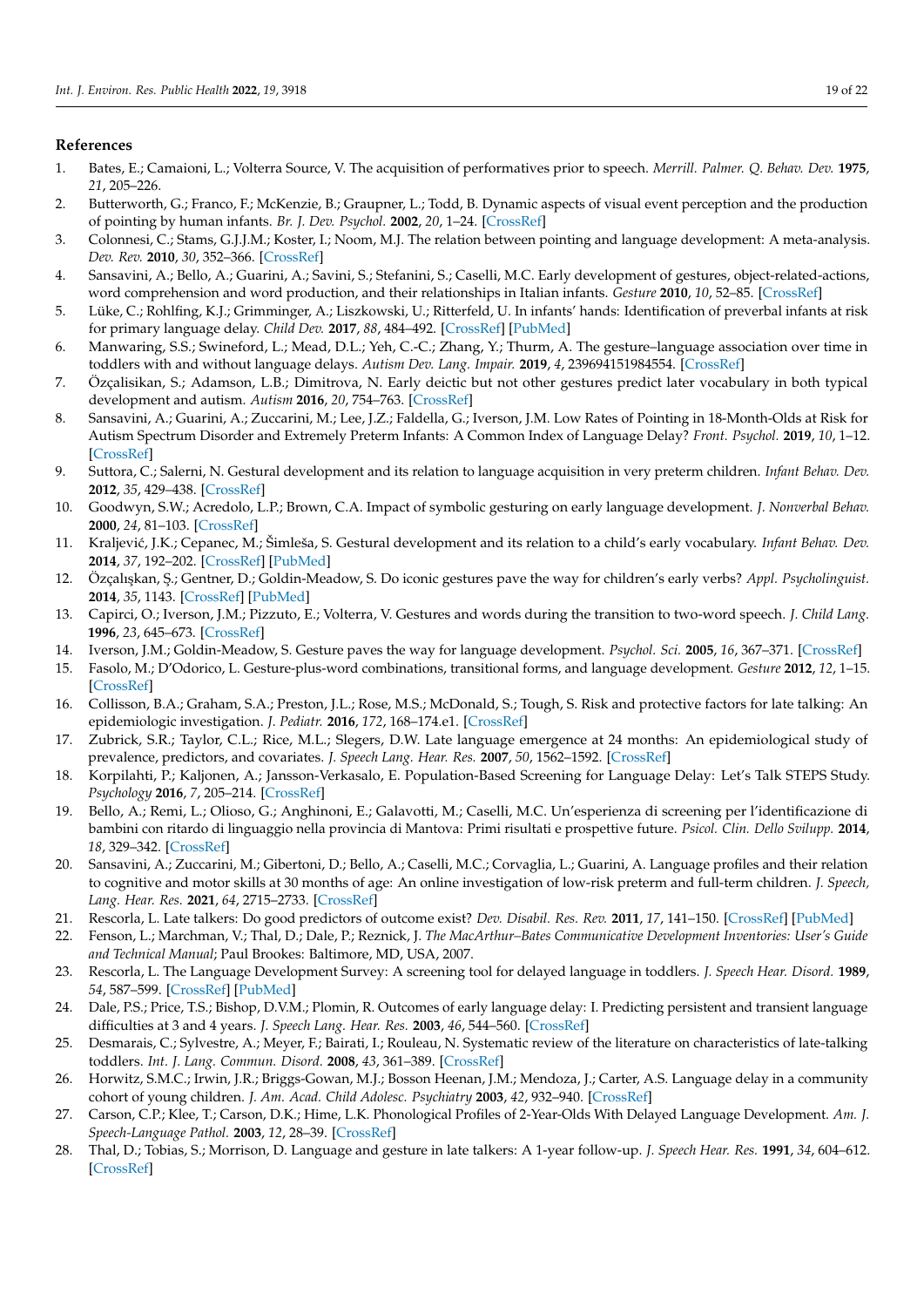- <span id="page-19-3"></span>29. Thal, D.; Tobias, S. Communicative gestures in children with delayed onset of oral expressive vocabulary. *J. Speech Hear. Res.* **1992**, *35*, 1281–1289. [\[CrossRef\]](http://doi.org/10.1044/jshr.3506.1289)
- <span id="page-19-4"></span>30. Thal, D.; Tobias, S. Relationships between language and gesture in normally developing and late-talking toddlers. *J. Speech Hear. Res.* **1994**, *37*, 157–170. [\[CrossRef\]](http://doi.org/10.1044/jshr.3701.157)
- <span id="page-19-0"></span>31. Thal, D.; Bates, E. Language and gesture in late talkers. *J. Speech Hear. Res.* **1988**, *31*, 115–123. [\[CrossRef\]](http://doi.org/10.1044/jshr.3101.115)
- <span id="page-19-1"></span>32. O'Neill, H.; Chiat, S. What Our Hands Say: Exploring Gesture Use in Subgroups of Children With Language Delay. *J. Speech, Lang. Hear. Res.* **2015**, *58*, 1319–1325. [\[CrossRef\]](http://doi.org/10.1044/2015_JSLHR-L-14-0187) [\[PubMed\]](http://www.ncbi.nlm.nih.gov/pubmed/26049119)
- <span id="page-19-2"></span>33. O'Neill, H.; Murphy, C.A.; Chiat, S. What our hands tell us: A two-year follow-up investigating outcomes in subgroups of children with language delay. *J. Speech, Lang. Hear. Res.* **2019**, *62*, 356–366. [\[CrossRef\]](http://doi.org/10.1044/2018_JSLHR-L-17-0261) [\[PubMed\]](http://www.ncbi.nlm.nih.gov/pubmed/30950692)
- <span id="page-19-5"></span>34. Wetherby, A.M.; Prizant, B.M. *Communication and Symbolic Behavior Scales: Developmental Profile*; Paul H Brookes Publishing Co.: Baltimore, MD, USA, 2002.
- <span id="page-19-6"></span>35. Fasolo, M.; D'Odorico, L. Comunicazione gestuale nei bambini con sviluppo del linguaggio rallentato: Una ricerca longitudinale. *Psicol. Clin. Dello Svilupp.* **2002**, *1*, 119–138. [\[CrossRef\]](http://doi.org/10.1449/1184)
- <span id="page-19-7"></span>36. Sansavini, A.; Guarini, A.; Justice, L.M.; Savini, S.; Broccoli, S.; Alessandroni, R.; Faldella, G. Does preterm birth increase a child's risk for language impairment? *Early Hum. Dev.* **2010**, *86*, 765–772. [\[CrossRef\]](http://doi.org/10.1016/j.earlhumdev.2010.08.014)
- 37. Sansavini, A.; Guarini, A.; Caselli, M.C. Preterm birth: Neuropsychological profiles and atypical developmental pathways. *Dev. Disabil. Res. Rev.* **2011**, *17*, 102–113. [\[CrossRef\]](http://doi.org/10.1002/ddrr.1105)
- <span id="page-19-19"></span>38. Sansavini, A.; Guarini, A.; Savini, S.; Broccoli, S.; Justice, L.; Alessandroni, R.; Faldella, G. Longitudinal trajectories of gestural and linguistic abilities in very preterm infants in the second year of life. *Neuropsychologia* **2011**, *49*, 3677–3688. [\[CrossRef\]](http://doi.org/10.1016/j.neuropsychologia.2011.09.023)
- 39. Suttora, C.; Zuccarini, M.; Aceti, A.; Corvaglia, L.; Guarini, A.; Sansavini, A. The Effects of a Parent-Implemented Language Intervention on Late-Talkers' Expressive Skills: The Mediational Role of Parental Speech Contingency and Dialogic Reading Abilities. *Front. Psychol.* **2021**, *12*, 3645. [\[CrossRef\]](http://doi.org/10.3389/fpsyg.2021.723366)
- 40. Zuccarini, M.; Suttora, C.; Bello, A.; Aceti, A.; Corvaglia, L.; Caselli, M.C.; Guarini, A.; Sansavini, A. A parent-implemented language intervention for late talkers: An exploratory study on low-risk preterm and full-term children. *Int. J. Environ. Res. Public Health* **2020**, *17*, 9123. [\[CrossRef\]](http://doi.org/10.3390/ijerph17239123)
- 41. Sansavini, A.; Favilla, M.E.; Guasti, M.T.; Marini, A.; Millepiedi, S.; Di Martino, M.V.; Vecchi, S.; Battajon, N.; Bertolo, L.; Capirci, O.; et al. Developmental language disorder: Early predictors, age for the diagnosis, and diagnostic tools. A scoping review. *Brain Sci.* **2021**, *11*, 654. [\[CrossRef\]](http://doi.org/10.3390/brainsci11050654)
- <span id="page-19-8"></span>42. Hawa, V.V.; Spanoudis, G. Toddlers with delayed expressive language: An overview of the characteristics, risk factors and language outcomes. *Res. Dev. Disabil.* **2014**, *35*, 400–407. [\[CrossRef\]](http://doi.org/10.1016/j.ridd.2013.10.027)
- <span id="page-19-9"></span>43. Hart, B.; Risley, T.R. *Meaningful Differences in the Everyday Experience of Young American Children*; Paul H Brookes Publishing: Baltimore, MD, USA, 1995.
- 44. Golinkoff, R.M.; Hoff, E.; Rowe, M.L.; Tamis-LeMonda, C.S.; Hirsh-Pasek, K. Language Matters: Denying the Existence of the 30-Million-Word Gap Has Serious Consequences. *Child Dev.* **2019**, *90*, 985–992. [\[CrossRef\]](http://doi.org/10.1111/cdev.13128) [\[PubMed\]](http://www.ncbi.nlm.nih.gov/pubmed/30102419)
- <span id="page-19-10"></span>45. Suttora, C.; Guarini, A.; Zuccarini, M.; Aceti, A.; Corvaglia, L.; Sansavini, A. Speech and language skills of low-risk preterm and full-term late talkers: The role of child factors and parent input. *Int. J. Environ. Res. Public Health* **2020**, *17*, 7684. [\[CrossRef\]](http://doi.org/10.3390/ijerph17207684) [\[PubMed\]](http://www.ncbi.nlm.nih.gov/pubmed/33096772)
- <span id="page-19-11"></span>46. Hoff-Ginsberg, E. Influences of Mother and Child on Maternal Talkativeness. *Discourse Process.* **1994**, *18*, 105–117. [\[CrossRef\]](http://doi.org/10.1080/01638539409544886)
- <span id="page-19-12"></span>47. Nafissi, Z.; Vosoughi, M. A Critical Meta-analytic Exploration of Birth Order Effect on L1 Onset Time of Speaking and Language Development Progression; Is the Pointer towards First or Later Borns? *Theory Pract. Lang. Stud.* **2015**, *5*, 1960. [\[CrossRef\]](http://doi.org/10.17507/tpls.0509.28)
- <span id="page-19-13"></span>48. Berglund, E.; Eriksson, M.; Westerlund, M. Communicative skills in relation to gender, birth order, childcare and socioeconomic status in 18-month-old children. *Scand. J. Psychol.* **2005**, *46*, 485–491. [\[CrossRef\]](http://doi.org/10.1111/j.1467-9450.2005.00480.x)
- <span id="page-19-14"></span>49. Hoff-Ginsberg, E. The relation of birth order and socioeconomic status to children's language experience and language development. *Appl. Psycholinguist.* **1998**, *19*, 603–629. [\[CrossRef\]](http://doi.org/10.1017/S0142716400010389)
- 50. Oshima-Takane, Y.; Robbins, M. Linguistic environment of secondborn children. *First Lang.* **2003**, *23*, 21–40. [\[CrossRef\]](http://doi.org/10.1177/0142723703023001002)
- 51. Kheirkhah, M.; Cekaite, A. Siblings as Language Socialization Agents in Bilingual Families. *Int. Multiling. Res. J.* **2018**, *12*, 255–272. [\[CrossRef\]](http://doi.org/10.1080/19313152.2016.1273738)
- <span id="page-19-15"></span>52. McFayden, T.C.; Fok, M.; Ollendick, T.H. The Impact of Birth Order on Language Development in Autistic Children from Simplex Families. *J. Autism Dev. Disord.* **2021**, 1–16. [\[CrossRef\]](http://doi.org/10.1007/s10803-021-05274-4)
- <span id="page-19-16"></span>53. Camberis, A.L.; McMahon, C.A.; Gibson, F.L.; Boivin, J. Maternal Age, Psychological Maturity, Parenting Cognitions, and Mother–Infant Interaction. *Infancy* **2016**, *21*, 396–422. [\[CrossRef\]](http://doi.org/10.1111/infa.12116)
- 54. Fall, C.H.D.; Sachdev, H.S.; Osmond, C.; Restrepo-Mendez, M.C.; Victora, C.; Martorell, R.; Stein, A.D.; Sinha, S.; Tandon, N.; Adair, L.; et al. Association between maternal age at childbirth and child and adult outcomes in the offspring: A prospective study in five low-income and middle-income countries (COHORTS collaboration). *Lancet Glob. Health* **2015**, *3*, e366–e377. [\[CrossRef\]](http://doi.org/10.1016/S2214-109X(15)00038-8)
- <span id="page-19-17"></span>55. Mermelshtine, R.; Barnes, J. Maternal Responsive-didactic Caregiving in Play Interactions with 10-month-olds and Cognitive Development at 18months. *Infant Child Dev.* **2016**, *25*, 296–316. [\[CrossRef\]](http://doi.org/10.1002/icd.1961)
- <span id="page-19-18"></span>56. Reilly, S.; Wake, M.; Bavin, E.L.; Prior, M.; Williams, J.; Bretherton, L.; Eadie, P.; Barrett, Y.; Ukoumunne, O.C. Predicting language at 2 years of age: A prospective community study. *Pediatrics* **2007**, *120*, e1441–e1449. [\[CrossRef\]](http://doi.org/10.1542/peds.2007-0045) [\[PubMed\]](http://www.ncbi.nlm.nih.gov/pubmed/18055662)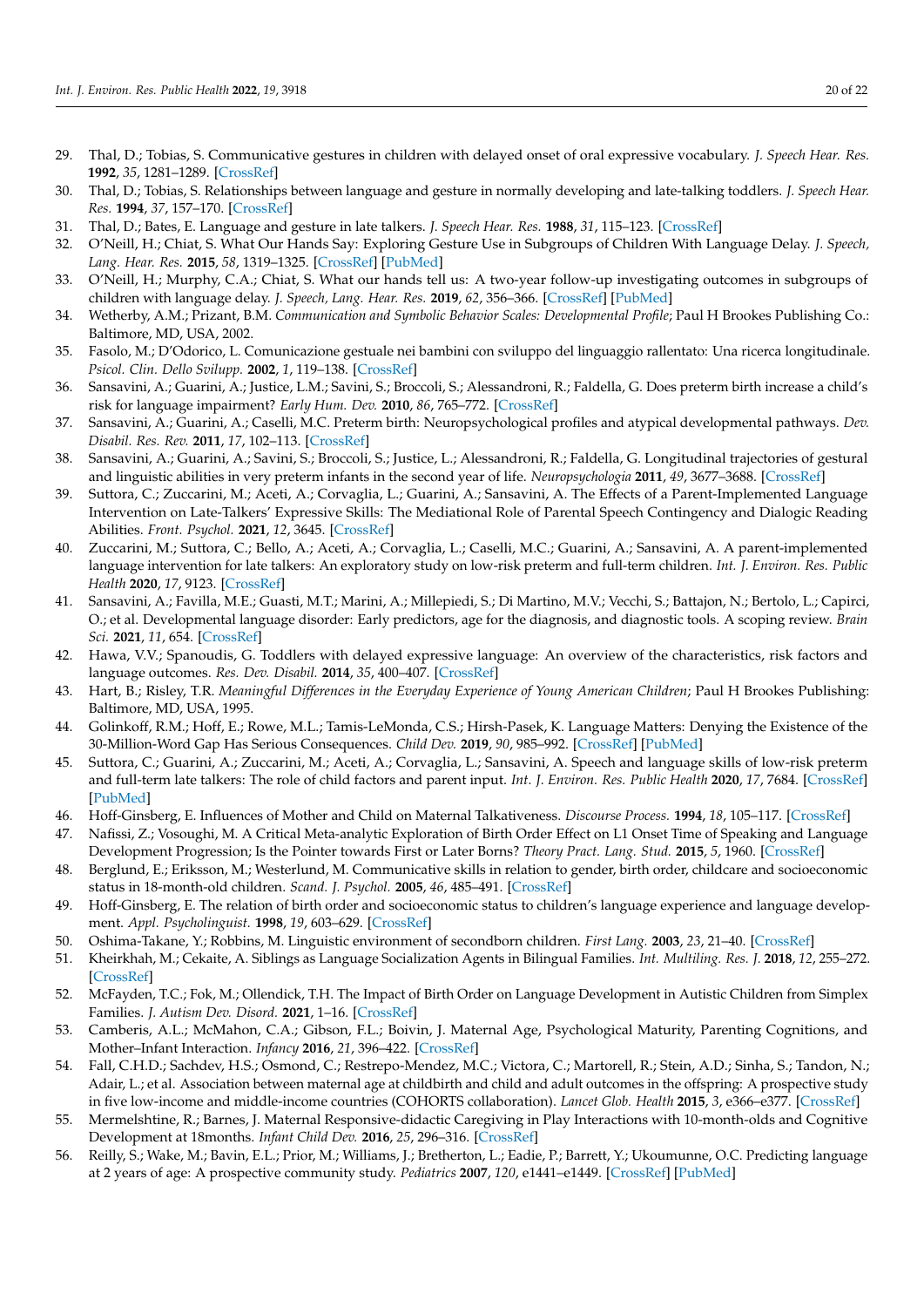- 57. Diepeveen, F.B.; van Dommelen, P.; Oudesluys-Murphy, A.M.; Verkerk, P.H. Specific language impairment is associated with maternal and family factors. *Child. Care. Health Dev.* **2017**, *43*, 401–405. [\[CrossRef\]](http://doi.org/10.1111/cch.12451)
- 58. Delgado, C.E.F.; Vagi, S.J.; Scott, K.G. Early Risk Factors for Speech and Language Impairments. *Exceptionality* **2010**, *13*, 173–191. [\[CrossRef\]](http://doi.org/10.1207/s15327035ex1303_3)
- <span id="page-20-0"></span>59. Stanton-Chapman, T.L.; Chapman, D.A.; Bainbridge, N.L.; Scott, K.G. Identification of early risk factors for language impairment. *Res. Dev. Disabil.* **2002**, *23*, 390–405. [\[CrossRef\]](http://doi.org/10.1016/S0891-4222(02)00141-5)
- <span id="page-20-1"></span>60. Desmarais, C.; Sylvestre, A.; Meyer, F.; Bairati, I.; Rouleau, N. Three profiles of language abilities in toddlers with an expressive vocabulary delay: Variations on a theme. *J. Speech Lang. Hear. Res.* **2010**, *53*, 699–709. [\[CrossRef\]](http://doi.org/10.1044/1092-4388(2009/07-0245))
- <span id="page-20-2"></span>61. Özçali¸skan, ¸S.; Goldin-Meadow, S. Sex differences in language first appear in gesture. *Dev. Sci.* **2010**, *13*, 752–760. [\[CrossRef\]](http://doi.org/10.1111/j.1467-7687.2009.00933.x)
- <span id="page-20-3"></span>62. Caselli, M.C.; Bello, A.; Rinaldi, P.; Stefanini, S.; Pasqualetti, P. *Il Primo Vocabolario Del Bambino: Gesti, Parole e Frasi. Forme Lunghe e Forme Brevi Del Questionario e Valori Di Riferimento Per La Fascia 8–36 Mesi*; Franco Angeli: Milano, Italy, 2015; ISBN 889171433X.
- <span id="page-20-4"></span>63. Bayley, N. *The Bayley Scales of Infant and Toddler Development, BSID-III*, 3rd ed.; Psychological Corp: San Antonio, TX, USA, 2006; ISBN 9780158027319.
- <span id="page-20-5"></span>64. Ferri, R.; Orsini, A.; Rea, M.; Stoppa, E.; Mascellani, F. *Bayley Scales of Infant and Toddler Development, Manuale Dell'adattamento Italiano, Italian Adaptation*, 3rd ed.; Giunti O.S: Firenze, Italy, 2015; ISBN 978-88-09-99462-1.
- <span id="page-20-6"></span>65. Rinaldi, P.; Pasqualetti, P.; Stefanini, S.; Bello, A.; Caselli, M.C. The Italian Words and Sentences MB-CDI: Normative data and concordance between complete and short forms. *J. Child Lang.* **2019**, *46*, 546–566. [\[CrossRef\]](http://doi.org/10.1017/S0305000919000011)
- <span id="page-20-7"></span>66. MacWhinney, B. The CHILDES Project: Tools for Analyzing Talk (third edition): Volume I: Transcription format and programs, Volume II: The database. *Comput. Linguist.* **2000**, *26*, 657. [\[CrossRef\]](http://doi.org/10.1162/coli.2000.26.4.657)
- <span id="page-20-8"></span>67. Iverson, J.M.; Capirci, O.; Volterra, V.; Goldin-Meadow, S. Learning to talk in a gesture-rich world: Early communication in Italian vs. American children. *First Lang.* **2008**, *28*, 164–181. [\[CrossRef\]](http://doi.org/10.1177/0142723707087736) [\[PubMed\]](http://www.ncbi.nlm.nih.gov/pubmed/19763226)
- <span id="page-20-9"></span>68. Sansavini, A.; Bello, A.; Guarini, A.; Savini, S.; Alessandroni, R.; Faldella, G.; Caselli, C. Noun and predicate comprehension/production and gestures in extremely preterm children at two years of age: Are they delayed? *J. Commun. Disord.* **2015**, *58*, 126–142. [\[CrossRef\]](http://doi.org/10.1016/j.jcomdis.2015.06.010) [\[PubMed\]](http://www.ncbi.nlm.nih.gov/pubmed/26188414)
- 69. Capirci, O.; Contaldo, A.; Caselli, M.C.; Volterra, V. From action to language through gesture. *Gesture* **2005**, *5*, 155–177. [\[CrossRef\]](http://doi.org/10.1075/gest.5.1.12cap)
- <span id="page-20-10"></span>70. Benassi, E.; Savini, S.; Iverson, J.M.; Guarini, A.; Caselli, M.C.; Alessandroni, R.; Faldella, G.; Sansavini, A. Early communicative behaviors and their relationship to motor skills in extremely preterm infants. *Res. Dev. Disabil.* **2016**, *48*, 132–144. [\[CrossRef\]](http://doi.org/10.1016/j.ridd.2015.10.017) [\[PubMed\]](http://www.ncbi.nlm.nih.gov/pubmed/26555385)
- <span id="page-20-11"></span>71. Capobianco, M.; Pizzuto, E.A.; Devescovi, A. Gesture–speech combinations and early verbal abilities. *Interact. Stud.* **2017**, *18*, 55–76. [\[CrossRef\]](http://doi.org/10.1075/is.18.1.03cap)
- <span id="page-20-12"></span>72. Rossmanith, N.; Costall, A.; Reichelt, A.F.; López, B.; Reddy, V. Jointly structuring triadic spaces of meaning and action: Book sharing from 3 months on. *Front. Psychol.* **2014**, *5*, 1390. [\[CrossRef\]](http://doi.org/10.3389/fpsyg.2014.01390) [\[PubMed\]](http://www.ncbi.nlm.nih.gov/pubmed/25540629)
- <span id="page-20-13"></span>73. Lavelli, M.; Barachetti, C.; Florit, E. Gesture and speech during shared book reading with preschoolers with specific language impairment. *J. Child Lang.* **2015**, *42*, 1191–1218. [\[CrossRef\]](http://doi.org/10.1017/S0305000914000762)
- <span id="page-20-14"></span>74. Bavin, E.L.; Prior, M.; Reilly, S.; Bretherton, L.; Williams, J.; Eadie, P.; Barrett, Y.; Ukoumunne, O.C. The Early Language in Victoria Study: Predicting vocabulary at age one and two years from gesture and object use. *J. Child Lang.* **2008**, *35*, 687–701. [\[CrossRef\]](http://doi.org/10.1017/S0305000908008726)
- <span id="page-20-15"></span>75. Zampini, L.; D'Odorico, L. Gesture production and language development. *Gesture* **2011**, *11*, 174–193. [\[CrossRef\]](http://doi.org/10.1075/gest.11.2.04zam)
- <span id="page-20-16"></span>76. Rinaldi, P.; Pasqualetti, P.; Volterra, V.; Caselli, M.C. Gender differences in early stages of language development. Some evidence and possible explanations. *J. Neurosci. Res.* **2021**, 1–11. [\[CrossRef\]](http://doi.org/10.1002/jnr.24914)
- <span id="page-20-17"></span>77. Miller, D.I.; Halpern, D.F. The new science of cognitive sex differences. *Trends Cogn. Sci.* **2014**, *18*, 37–45. [\[CrossRef\]](http://doi.org/10.1016/j.tics.2013.10.011) [\[PubMed\]](http://www.ncbi.nlm.nih.gov/pubmed/24246136)
- <span id="page-20-18"></span>78. Pine, J.M. Variation in Vocabulary Development as a Function of Birth Order. *Child Dev.* **1995**, *66*, 272–281. [\[CrossRef\]](http://doi.org/10.2307/1131205)
- <span id="page-20-19"></span>79. Hoff, E. The Specificity of Environmental Influence: Socioeconomic Status Affects Early Vocabulary Development Via Maternal Speech. *Child Dev.* **2003**, *74*, 1368–1378. [\[CrossRef\]](http://doi.org/10.1111/1467-8624.00612)
- <span id="page-20-20"></span>80. Stolt, S.; Mäkilä, A.M.; Matomäki, J.; Lehtonen, L.; Lapinleimu, H.; Haataja, L. The development and predictive value of gestures in very-low-birth-weight children: A longitudinal study. *Int. J. Speech Lang. Pathol.* **2014**, *16*, 121–131. [\[CrossRef\]](http://doi.org/10.3109/17549507.2013.794861) [\[PubMed\]](http://www.ncbi.nlm.nih.gov/pubmed/24063627)
- <span id="page-20-21"></span>81. Cattani, A.; Bonifacio, S.; Fertz, M.; Iverson, J.M.; Zocconi, E.; Caselli, M.C. Communicative and linguistic development in preterm children: A longitudinal study from 12 to 24 months. *Int. J. Lang. Commun. Disord.* **2010**, *45*, 162–173. [\[CrossRef\]](http://doi.org/10.3109/13682820902818870) [\[PubMed\]](http://www.ncbi.nlm.nih.gov/pubmed/22748029)
- <span id="page-20-22"></span>82. Wilson, S.L.; Cradock, M.M. Review: Accounting for prematurity in developmental assessment and the use of age-adjusted scores. *J. Pediatr. Psychol.* **2004**, *29*, 641–649. [\[CrossRef\]](http://doi.org/10.1093/jpepsy/jsh067)
- <span id="page-20-23"></span>83. Östberg, M.; Hagekull, B. A structural modeling approach to the understanding of parenting stress. *J. Clin. Child Adolesc. Psychol.* **2000**, *29*, 615–625. [\[CrossRef\]](http://doi.org/10.1207/S15374424JCCP2904_13)
- <span id="page-20-24"></span>84. Bornstein, M.H. *Handbook of Parenting Volume 1 Children and Parenting*; Routledge: London, UK, 2002; Volume 1.
- <span id="page-20-25"></span>85. Te Kaat-Van Den Os, D.J.A.; Jongmans, M.J.; Volman, M.J.M.; Lauteslager, P.E.M. Do gestures pave the way: A systematic review of the transitional role of gesture during the acquisition of early lexical and syntactic milestones in young children with Down syndrome. *Child Lang. Teach. Ther.* **2015**, *31*, 71–84. [\[CrossRef\]](http://doi.org/10.1177/0265659014537842)
- <span id="page-20-26"></span>86. Dhondt, A.; Van keer, I.; van der Putten, A.; Maes, B. Communicative abilities in young children with a significant cognitive and motor developmental delay. *J. Appl. Res. Intellect. Disabil.* **2020**, *33*, 529–541. [\[CrossRef\]](http://doi.org/10.1111/jar.12695)
- <span id="page-20-27"></span>87. Grimminger, A.; Rohlfing, K.J.; Stenneken, P. Children's lexical skills and task demands affect gestural behavior in mothers of late-talking children and children with typical language development. *Gesture* **2010**, *10*, 251–278. [\[CrossRef\]](http://doi.org/10.1075/gest.10.2-3.07gri)